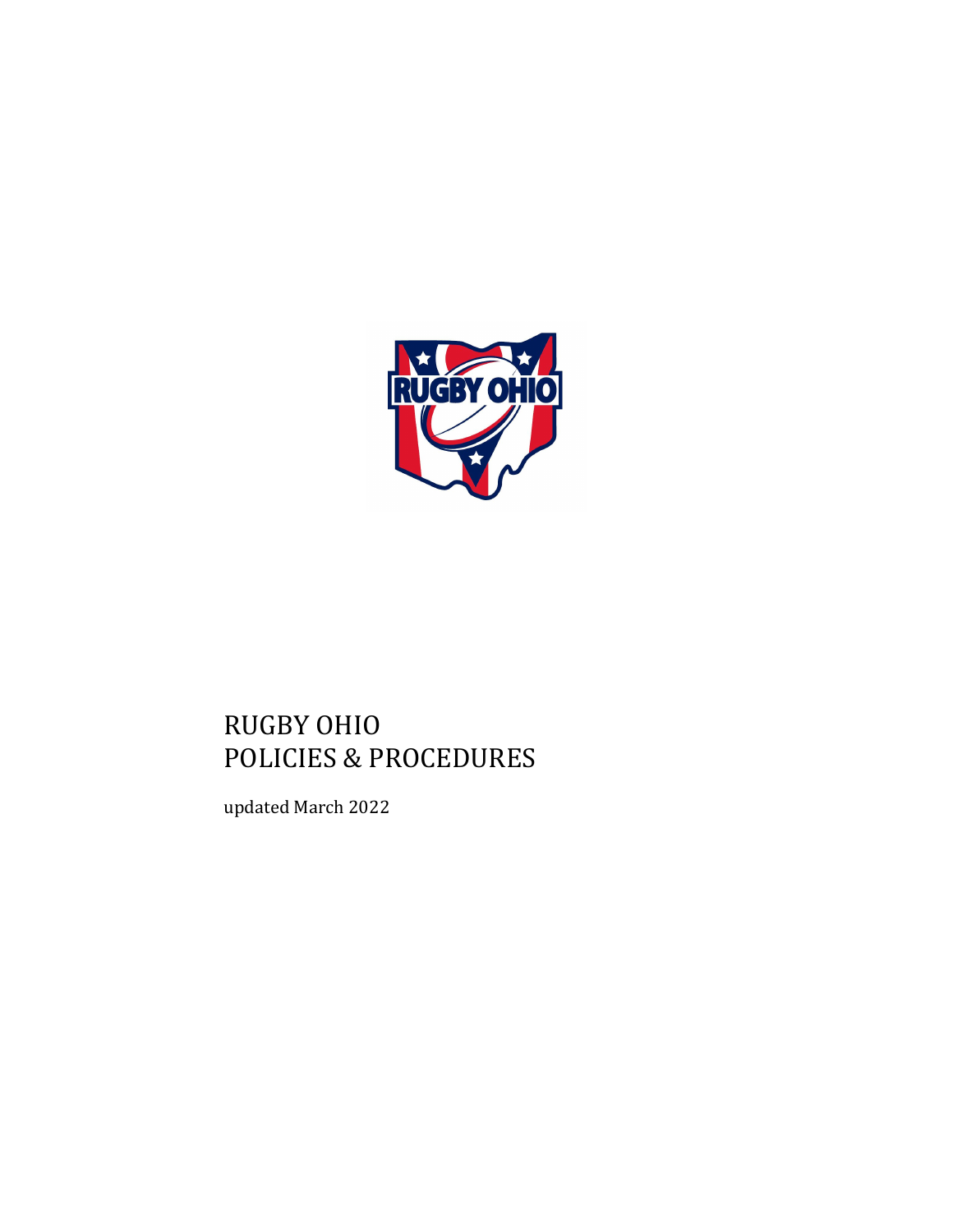# TABLE OF CONTENTS

| 1) Eligibility |                                                           |                |
|----------------|-----------------------------------------------------------|----------------|
| 1.1            | <b>TEAM ELIGIBILITY</b>                                   | 4              |
|                | 1.2 COACH ELIGIBILITY                                     | 5              |
|                | 1.3 PLAYER ELIGIBILITY                                    | 5              |
|                | 2) Registration of Teams, Players and Coaches             |                |
| 2.1            | <b>TEAM REGISTRATION</b>                                  | 6              |
|                | 2.2 COACH REGISTRATION                                    | $\overline{7}$ |
|                | 2.3 PLAYER REGISTRATION                                   | 7              |
| 2.4            | <b>REGISTRATION DEADLINE</b>                              | 9              |
|                | 3) Practice and Coaching                                  |                |
| 3.1            | THE SEASON                                                | 9              |
| 3.2            | <b>PRACTICE RULES</b>                                     | 9              |
|                | 4) Protective Equipment and Clothing                      |                |
| 4.1            | <b>MATCH KITS</b>                                         | 9              |
| 4.2            | ADDITIONAL GUIDELINES FROM USA RUGBY PROTECTIVE EQUIPMENT |                |
|                | AND CLOTHING GUIDELINES                                   | 10             |
|                |                                                           |                |
|                | 5) Safety Policies; Dealing with Injuries                 |                |
| 5.1            | <b>EMERGENCY PLANS</b>                                    | 11             |
| 5.2            | <b>SEVERE WEATHER GUIDELINES</b>                          | 11             |
| 5.3            | <b>CERTIFIED TRAINER REQUIREMENT</b>                      | 11             |
| 5.4            | <b>RUGBY OHIO INJURY REPORTS</b>                          | 11             |
| 5.5            | <b>INSURANCE</b>                                          | 12             |
| 5.6            | <b>CONCUSSION MANAGEMENT</b>                              | 12             |
|                | 6) Match Guidelines                                       |                |
| 6.1            | <b>GAME DAY PREPARATIONS</b>                              | 13             |
| 6.2            | <b>TECHNICAL ZONES</b>                                    | 14             |
| 6.3            | <b>CERTIFIED TOUCH JUDGES</b>                             | 16             |
| 6.4            | FIELD SIZE AND TIMES OF PLAY                              | 17             |
| 6.5            | <b>SUBSTITUTIONS</b>                                      | 17             |
| 6.6            | AFTER-MATCH SOCIAL                                        | 18             |
| 6.7            | <b>DEFAULTS</b>                                           | 18             |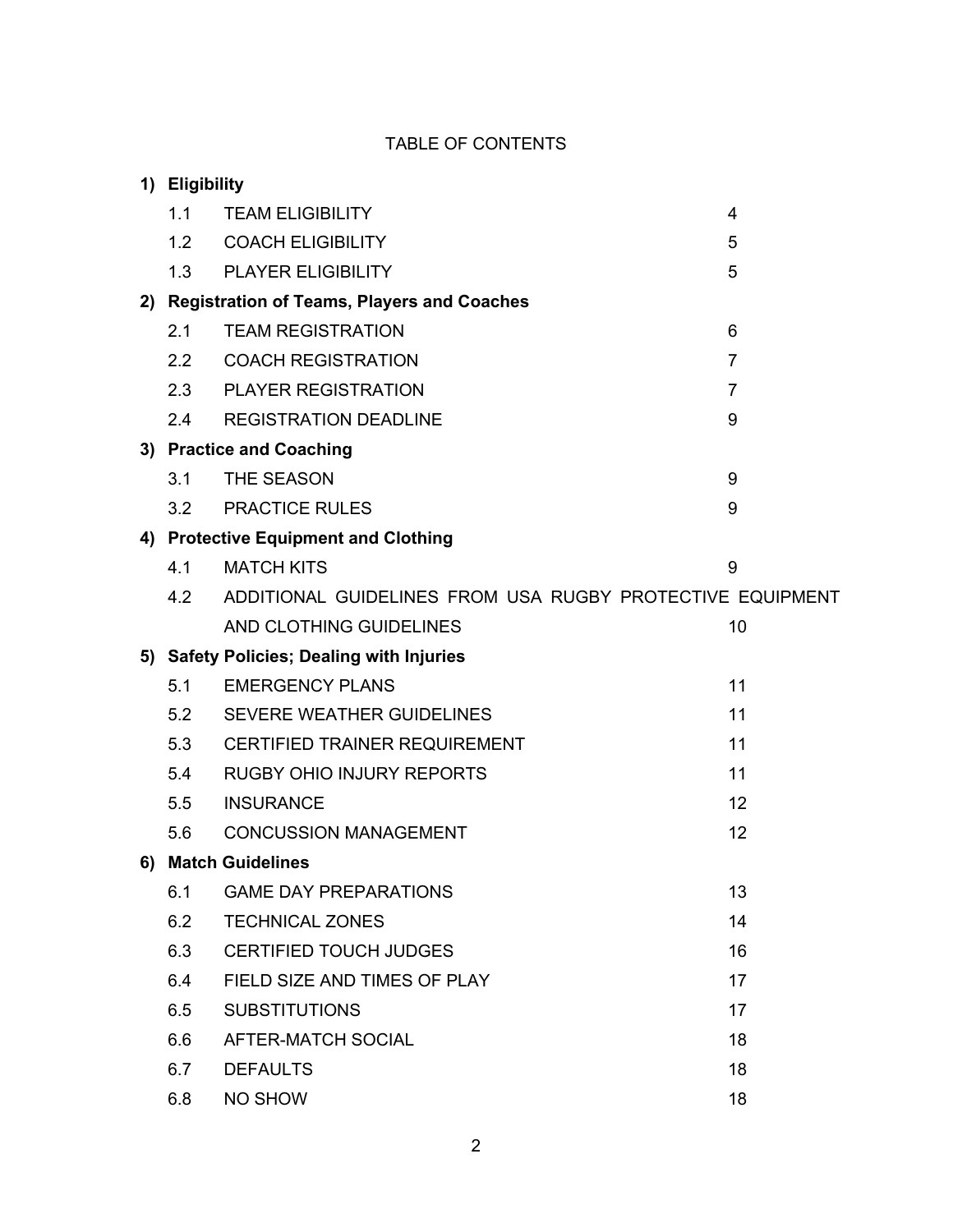| 6.9           | <b>MATCH NOT PLAYED</b>                         | 19 |
|---------------|-------------------------------------------------|----|
| 6.10          | <b>DELAYED START</b>                            | 19 |
| 6.11          | <b>INTERRUPTED MATCHES</b>                      | 20 |
|               | 7) Rosters and Match Reporting                  |    |
| 7.1           | <b>GAME DAY ROSTERS</b>                         | 20 |
| 7.2           | <b>TEAM ROSTERS</b>                             | 21 |
| 7.3           | <b>MATCH REPORTS</b>                            | 21 |
| 8) Discipline |                                                 |    |
| 8.1           | CODE OF CONDUCT                                 | 21 |
| 8.2           | <b>BEHAVIOR TOWARDS REFEREES</b>                | 22 |
| 8.3           | <b>RED CARDS</b>                                | 22 |
| 8.4           | <b>YELLOW CARDS</b>                             | 24 |
| 8.5           | MEMBERSHIP OF THE OHIO RUGBY DISCIPLINARY BOARD | 24 |
| 8.6           | <b>AUTHORITY AND RESPONSIBILITY</b>             | 25 |
| 8.7           | AMENDMENTS TO DISCIPLINARY CODE                 | 26 |
| 8.8           | <b>EXTENT OF CULPABILITY</b>                    | 26 |
| 8.9           | <b>PLAYING VIOLATIONS</b>                       | 27 |
| 8.10          | PROCEDURE FOR DISCIPINARY ACTION                | 27 |
| 8.11          | PROCEDURE OF APPEAL                             | 28 |
| 8.12          | DETERMINATION OF PENALTY                        | 28 |
| 8.13          | <b>RECOMMENDED PENALTIES</b>                    | 29 |
| 8.14          | NON-PLAYING VIOLATIONS                          | 33 |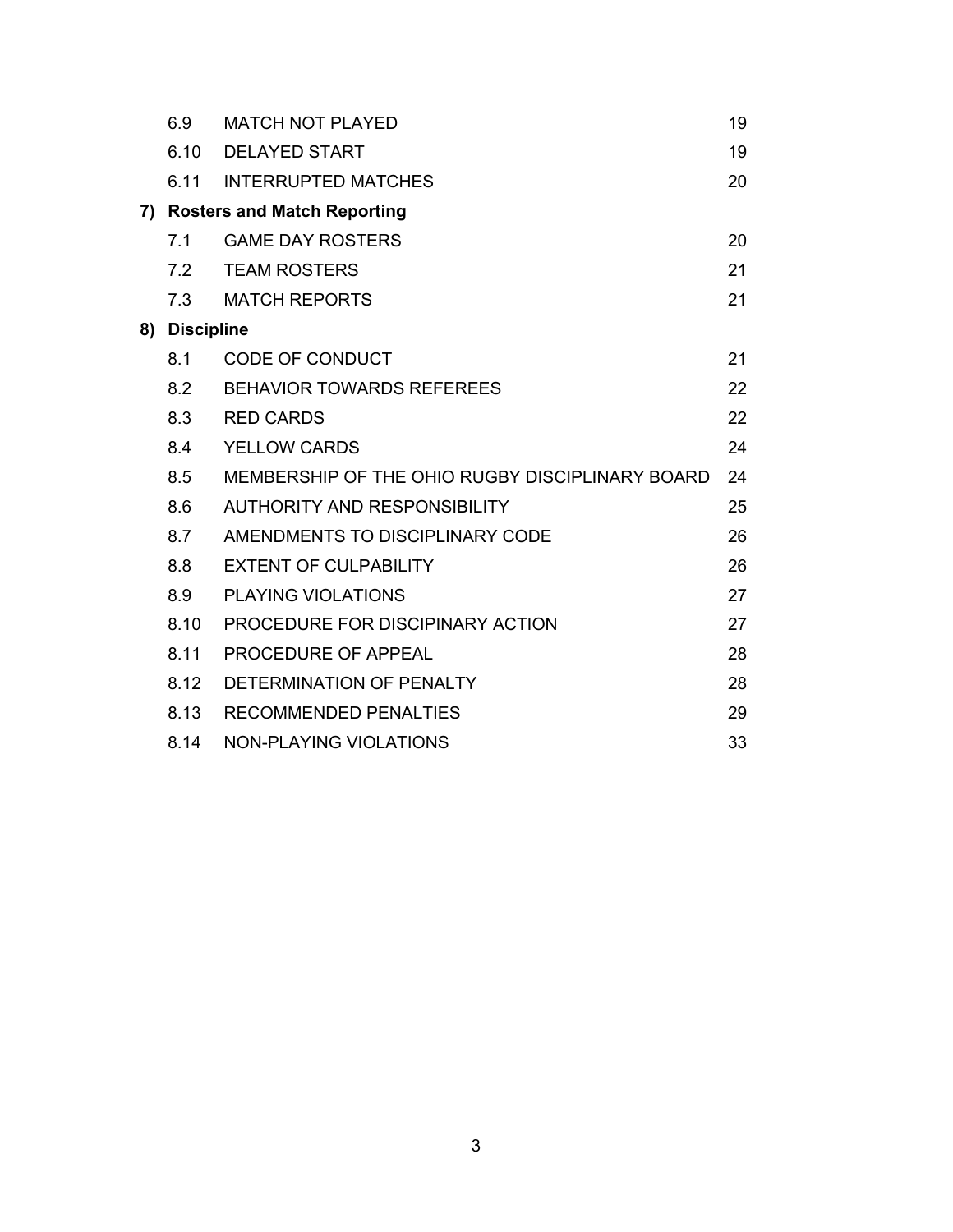#### OHIO HIGH SCHOOL RUGBY

- A. GENERAL REGULATIONS
	- 1) **Eligibility**
		- 1.1. TEAM ELIGIBILITY
			- 1.1.1. "Team" means a group of at least 15 high school players, for the Spring 15s season, or at least 9 high school players for the Fall 7s season, with a coach, organized and registered with Rugby Ohio, and in good standing, to participate in the League.
			- 1.1.2. All high school players on a team must be at least 14 years of age at the time of registration and be enrolled in the 9th through 12th grades.
			- 1.1.3. A High School Rugby Team must be based on a state or nationallyaccredited school that issues high school graduation diplomas. A Team must be represented by a roster that is limited to players that are registered students at the high school upon which the team is based including home schooled students eligible for that school's athletic activities.
			- 1.1.4. No other students are permitted to be rostered on a high school rugby team or club and cannot participate in any interscholastic high school rugby matches.
			- 1.1.5. Each team is strongly encouraged to be a single school team. Only if a single school team is not possible may a team draw from multiple schools. These schools must be contiguous.
			- 1.1.6. Once a multi-school team builds a base of players where participation from one school is large enough to sustain a separate team, a new team will be formed as long as there are enough players to sustain the original team.
			- 1.1.7. Transfers will only be granted in case of extreme hardship and only after written request is received and approved by the regional league and Rugby Ohio.
			- 1.1.8. Teams may carry an unlimited number of players on their Rosters.
				- 1.1.8.1. Teams may declare a second side once they reach 40 registered players for the spring 15s season. Consideration will be given to boys' teams when they reach 35 and girls teams when they reach 30 players.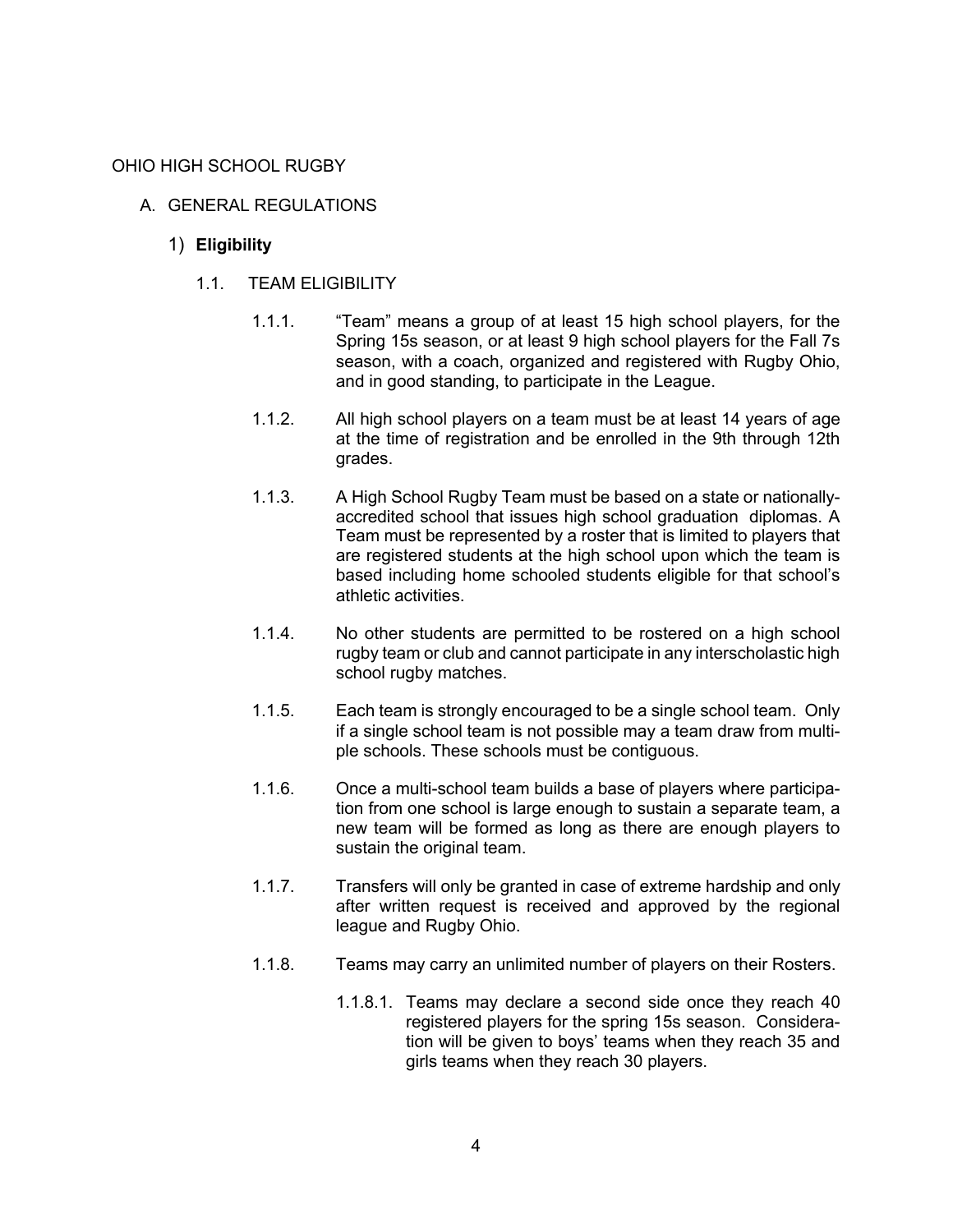- 1.1.8.2. Teams may declare a third side once they reach 60 registered players for the spring 15s season.
- 1.1.8.3. Fall 7s teams may request a  $2<sup>nd</sup>$  side when they reach 18 players and a 3<sup>rd</sup> side at 27 players.
- 1.1.8.4. Teams may not have more than one side compete in the same division.
	- 1.1.8.4.1. Exception: If a team has more than 75 players it has the option to enter a  $2^{nd}$  JV or Developmental side.
- 1.1.9. High School rugby teams, High School All Star teams and rugby teams made up of high school students or 'Under 19' players are not permitted to play contact rugby against College or Adult teams. This includes contact rugby games, contact practices or scrimmages in sevens, fifteens, or any other denomination of rugby. This is for the safety of the players and is not allowed under any circumstances.
- 1.2. COACH ELIGIBILITY
	- 1.2.1. All Ohio High School Rugby coaches are required to have completed the USA Rugby Level 1 Coach (formerly known as Level 200) Certification Program. This program is offered under World Rugby guidance and policies and is a combination of online modules and a face-to-face workshop. Coaches are assessed online for understanding and then in the workshop for competency.
	- 1.2.2. All coaches are required to register with USA Rugby. USA Rugby conducts a background check on every youth and high school coach through this registration process. Register with USA Rugby for your team. USA Rugby and USA Youth & High School Rugby may also require additional courses to maintain eligibility for coaches.
	- 1.2.3. All coaches are required to take the USOPC SafeSport course through USA Rugby. The full course is valid for four years. In the three years in between full courses, a SafeSport Refresher is required. All courses are found through your USA Rugby member profile.
	- 1.2.4. Coaches receive important player information through the Rugby Ohio registration process: parents' names, addresses, phone numbers, doctor's name and phone number, insurance information and any medical conditions, allergies, drug reactions and previous illnesses/injuries or surgeries relative to the athlete, as well as a signed consent form giving authorization to Rugby Ohio to obtain medical treatment for a minor. This information is sensitive and is required to be maintained in a protected manner.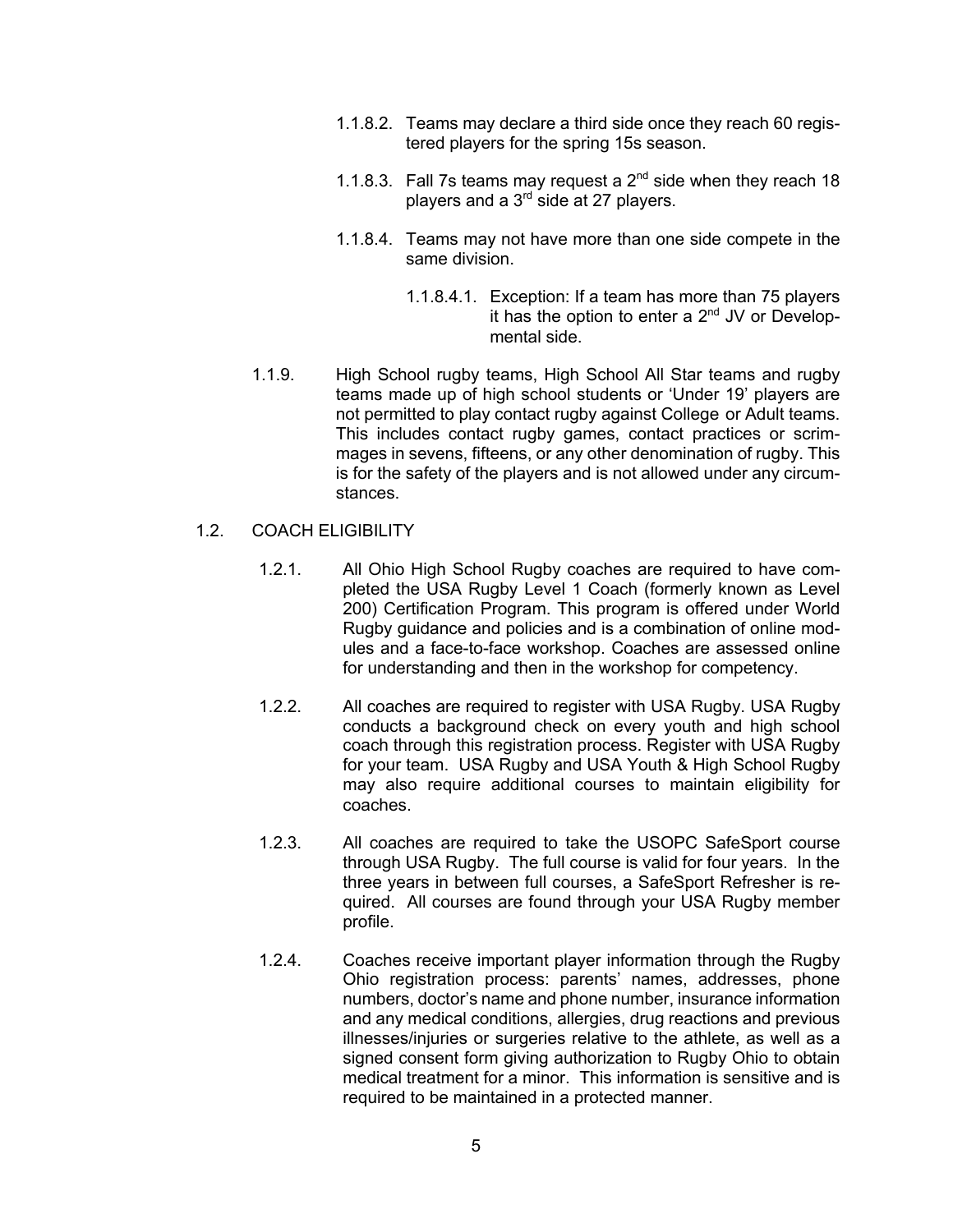# 1.3. PLAYER ELIGIBILITY

- 1.3.1. Players are eligible if they have not reached their 19th birthday by the September 1st that occurs at the start of the school year containing the competitive season, including the summer following that school year.
- 1.3.2. Players, except those that have graduated, must be attending class full time, as defined by the High School registrar.
- 1.3.3. Players must have certified US High School transcripts either for two consecutive semesters including the semester that falls during the Competition Season, or, for players that have graduated, the final semester prior to graduation during the current academic year, excluding freshmen entering high school for their first semester.
- 1.3.4. If the competition season extends beyond the end of the school year, the players may continue to participate in the competition provided that the players were otherwise eligible at the end of the school year.
- 1.3.5. Players must be within four (4) years of the moment the player first enrolled in ninth grade, regardless of when that player started playing rugby or had the ability to start playing rugby.
- 1.3.6. Players must not play in a Match for any team other than the one he/she is registered to, including College Club, or Senior Club competitions, while those players' High School season is in progress.
	- 1.3.6.1. Rugby Ohio may make the decision to combine players from 2 or more teams for one season. That only applies to that season.
	- 1.3.6.2. Teams may not share players in a League match.
	- 1.3.6.3. Players asked to participate in an all-star or select side event must be dual registered to their team and the select side they are playing for.
- 1.3.7. Players that are 14 and enrolled in high school must complete the 'Under 15 Waiver' to participate in High School Rugby. 14 year old players must not participate in the front row for any contact high school rugby match.
- 1.3.8. Players must meet and remain in compliance with all applicable amateur standards.
- 1.3.9. All players must provide a copy of a valid High School Identification Card to the head coach prior to their first practice. Players who are home schooled or enrolled in a GED or equivalent program must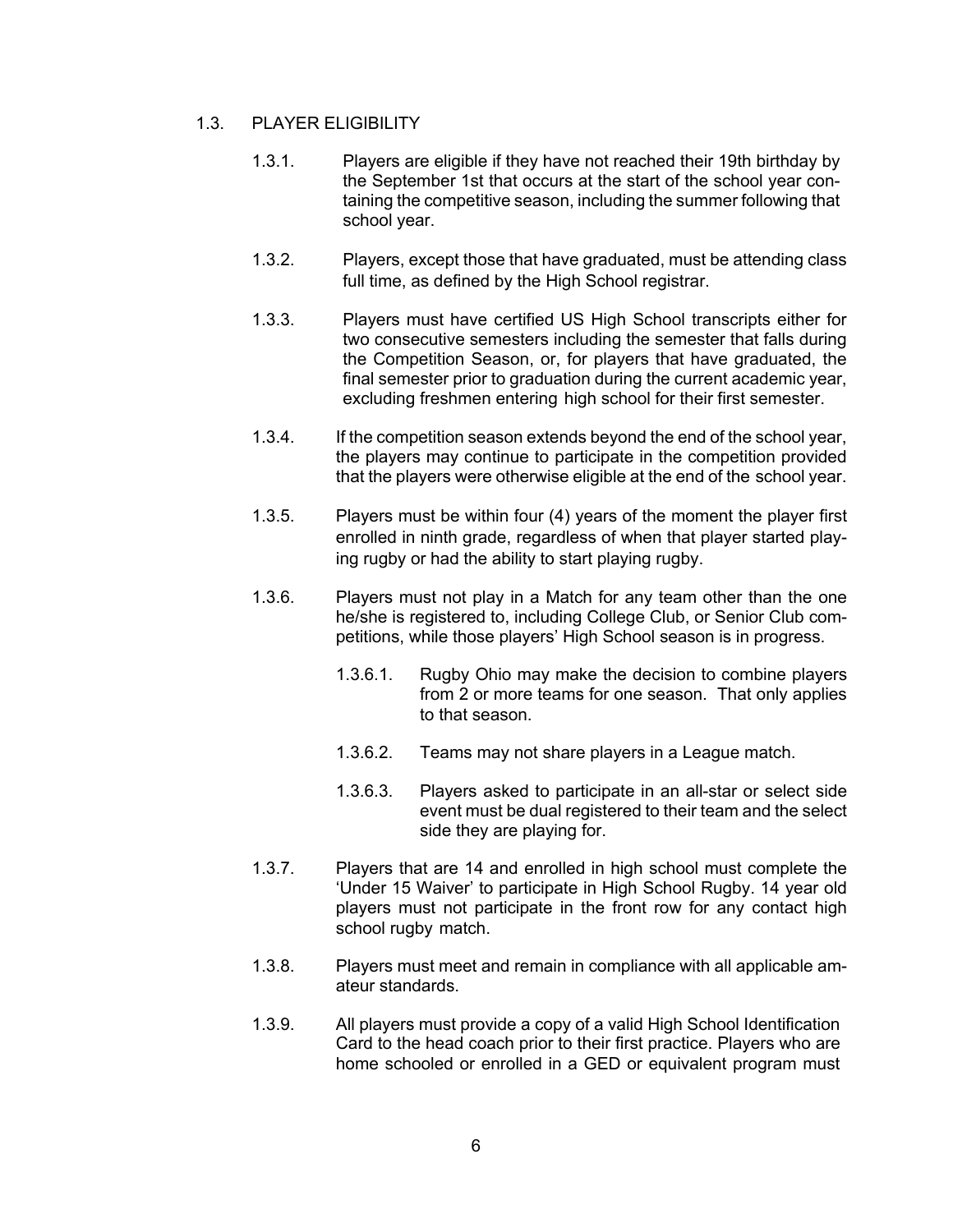provide documentation on official letterhead stating they are currently enrolled in a high school program culminating in a GED or high school diploma.

1.3.10. A student enrolled in eighth grade is ineligible to be included on a high school roster or play in a high school game, regardless of age.

#### **2) Registration of Teams, Players and Coaches**

#### 2.1. TEAM REGISTRATION

- 2.1.1. Teams must state their intention to compete annually by contacting Rugby Ohio staff or emailing info@rugbyohio.com.
- 2.1.2. For assistance in registering a new team, contact Rugby Ohio staff or email info@rugbyohio.com.

#### 2.2. COACH REGISTRATION

- 2.2.1. Rugby Ohio High School Coaches are to be USA Rugby Level 1 Coach certified and have "active" standing with USA Rugby. Coaches must register with USA Rugby annually and prior to any practice or coaching activity. The USA Rugby registration cycle runs September 1 - August 31.
- 2.2.2. To be "active" with USA Rugby, a coach must do the following:
	- 2.2.2.1. Register as a coach with USA Rugby.
	- 2.2.2.2. Pass a biennial background screening.
	- 2.2.2.3. Complete the Player Protection Package.
	- 2.2.2.4. Complete a certification course.
	- 2.2.2.5. Annually maintain active status.
	- 2.2.2.6. Details for completing these requirements can be found at https://internal.usarugby.org/training-and-education/

#### 2.3. PLAYER REGISTRATION

2.3.1. All players register through the 'Register' link at www.rugbyohio.com, through their direct team registration link or through USA Rugby. Registration is not complete until payment is made and all paperwork is signed. Electronic payment is required to complete the transaction.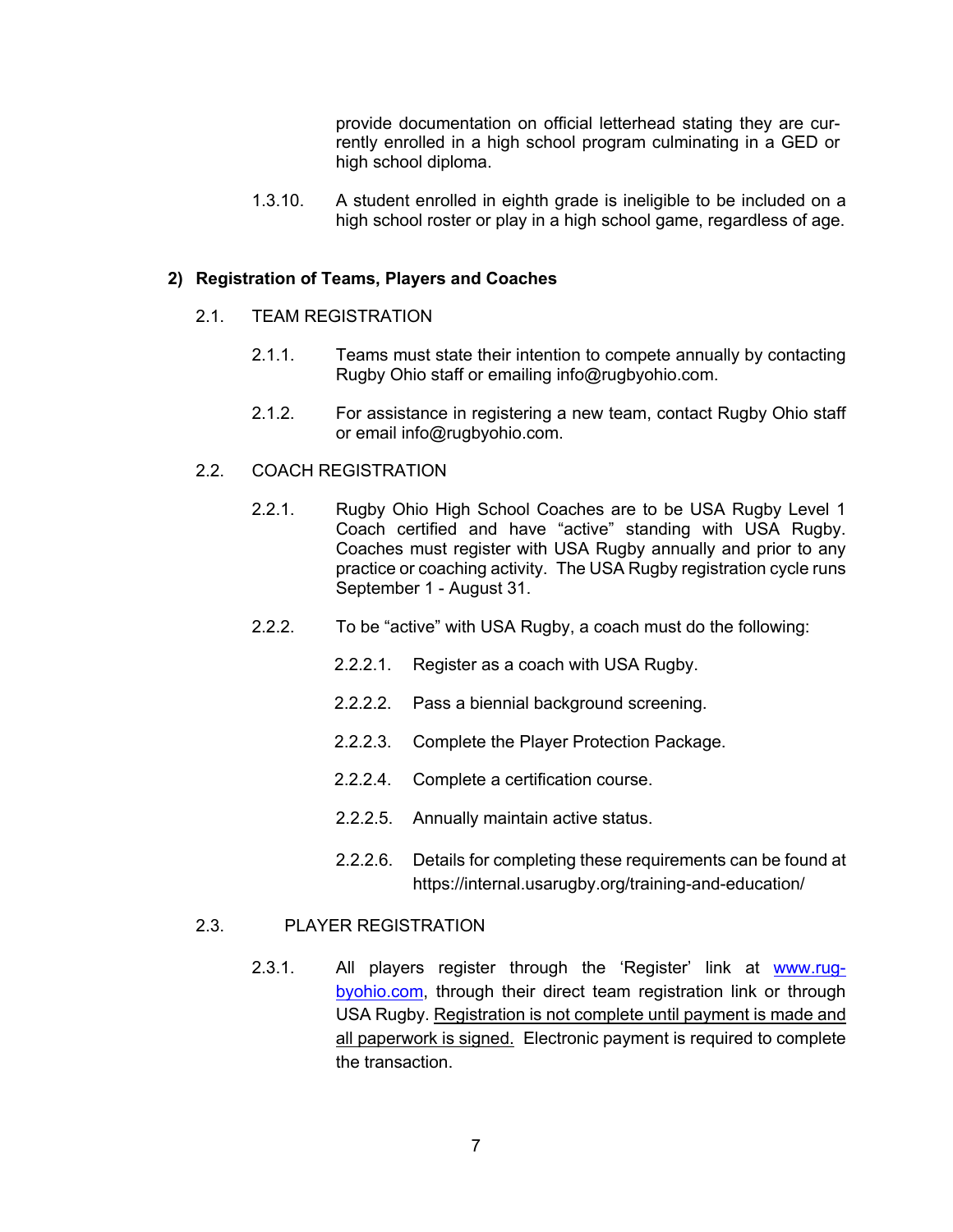- 2.3.2. Coaches **MUST NOT** register players. Players must register themselves in the presence of a parent or guardian. The waivers, codes of conduct and liability coverages are null and void if a player does not register himself or herself.
- 2.3.3. Player Registration Procedure:
	- 2.3.3.1. Players must register with a parent/guardian present. Coaches may not register players without a parent present.
	- 2.3.3.2. Go to rugbyohio.com Click on "Registration" at the top of the Home page.
	- 2.3.3.3. New Players: fill out the contact & player information. Parent/guardian and player must click acceptance of the Code of Conduct and all waivers.
	- 2.3.3.4. Returning Players: login in with your registered e-mail & password.
	- 2.3.3.5. Click on Add/Renew.
	- 2.3.3.6. All players under age 18 must have parent sign and acknowledge all waivers and code of conduct.
	- 2.3.3.7. Parent/Guardian must read and electronically initial and sign all legal documents included.
	- 2.3.3.8. Once player registration is complete, payment options will be displayed.
	- 2.3.3.9. Players can apply for Rugby Ohio Reduced Fee Grants by clicking the application link on found at https://rugbyohio.com/registration-information/scholarshipsgrants/. Grant applications should be received by Sep $t$ ember 15<sup>th</sup> (fall) or March 16<sup>th</sup> (spring) for consideration.
	- 2.3.3.10. If there are any questions or concerns regarding registration, please contact Rugby Ohio staff or email info@rugbyohio.com.

# 2.4. REGISTRATION DEADLINE

2.4.1. Regular registration closes two weeks before the start of the season. Late registration closes one week after the start of the season.

# **3) Practice and Coaching**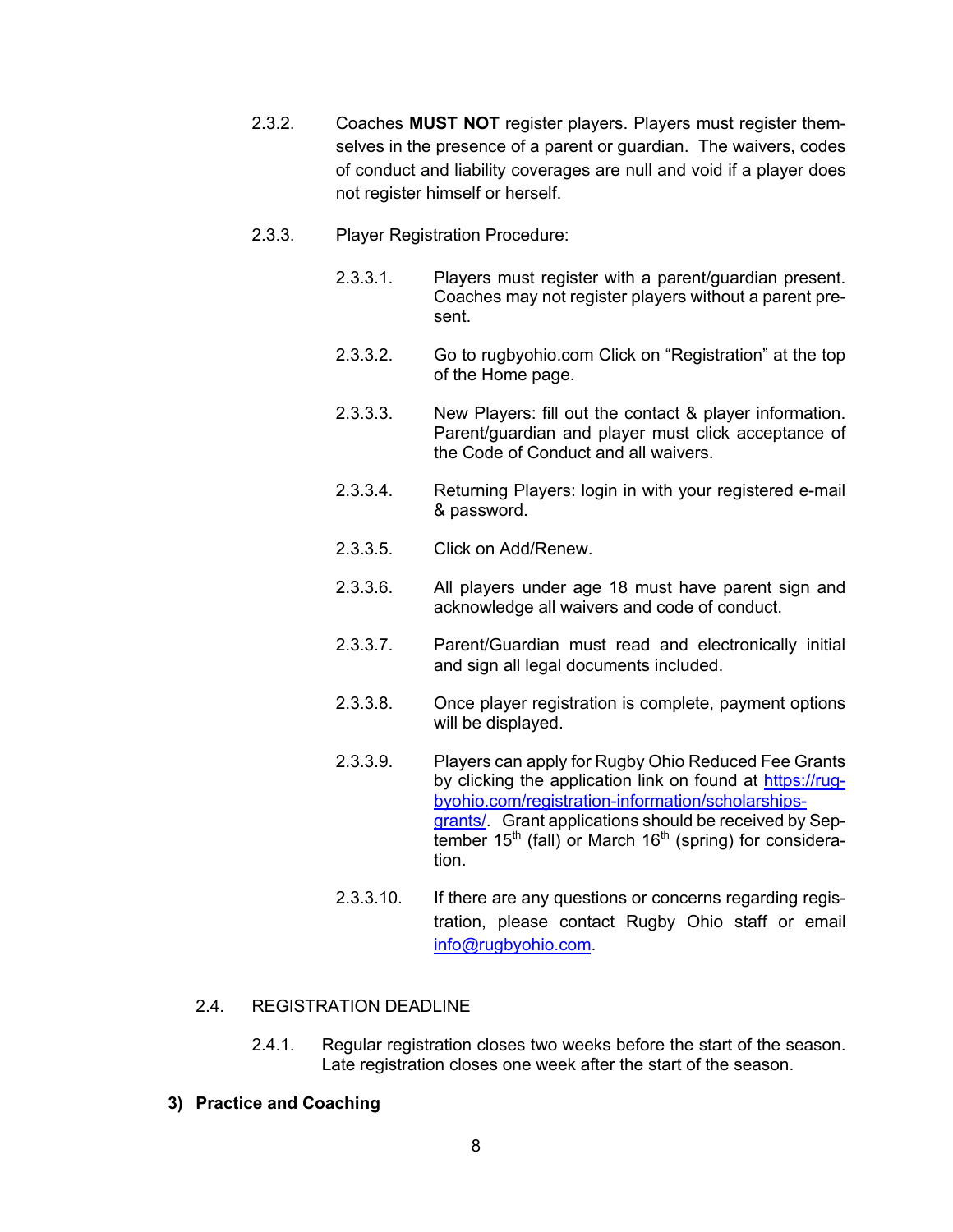3.1. THE SEASON

# 3.1.1. **[Reserved.]**

- 3.2. PRACTICE RULES
	- 3.2.1. A certified Level 1 Coach (formerly Level 200) is required at every match and practice.
	- 3.2.2. If a certified Level 1 Coach (formerly Level 200) is not present, teams may not engage in any contact. In the absence of a certified coach, practices must be limited to passing and other non-contact drills.
	- 3.2.3. Coaches are responsible for conducting safe, positive and instructive practices. Coaches are required to ensure compliance with four (4) mandatory tackle practices and two live scrum sessions for every player and two (2) live scrum sessions for relevant players before they play in their first game. The focus on tackle practices is to teach safe tackling techniques and how to be tackled safely. The focus on scrum sessions is to teach preparation, proper technique and safety, safety, safety. Coaches must avoid fast tracking elite athletes.
	- 3.2.4. Coaches are required to have a cell phone at all practices and matches.

# **4) Protective Equipment and Clothing**

- 4.1. MATCH KITS
	- 4.1.1. Proper equipment is required for all matches.
	- 4.1.2. Mouth guard is required.
	- 4.1.3. Rugby boot, soccer, lacrosse and football cleats are permitted as long as they do not contain metal blades, do not contain spikes made up of more than one material. Must screw in. Shoes with a molded plastic toe cleat are acceptable. (Addendum – USAR policy  $doc - PDF)$
	- 4.1.4. Scrum headgear, mitts, and shoulder pads must have the World Rugby approval stamp. Any questionable items used for protection must be approved by Rugby Ohio staff.
	- 4.1.5. Jewelry and ALL piercings must be removed.
	- 4.1.6. Kits must match and be clean with no tears in shirts, shorts, and socks. Short, or cut, sleeves must be hemmed and must at least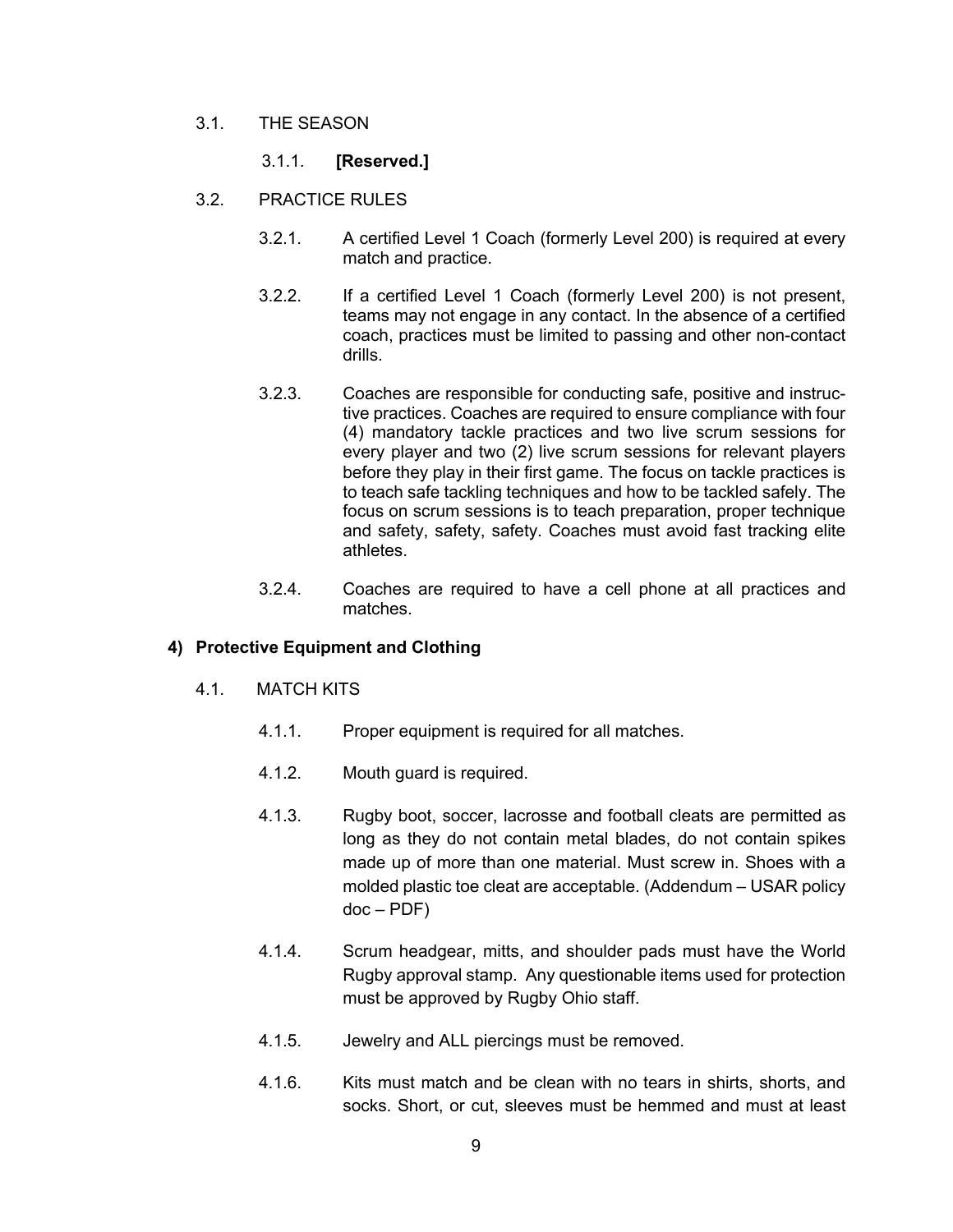cover the player's biceps. No clothing may show below Rugby shorts (no boxer shorts) except for spandex shorts but these may not extend to the knee.

- 4.1.7. Numbers on jerseys is mandatory. Both teams must conform to all USA Rugby Kit Requirements.
- 4.1.8. Teams must have all players in matching kit.
- 4.1.9. Teams cannot have any reference to alcohol or tobacco related products, bar or tavern locations displayed on any part of their kit. Sponsor logos that are not alcohol or tobacco related are acceptable.
- 4.2. ADDITIONAL GUIDELINES FROM USA RUGBY PROTECTIVE EQUIPMENT AND CLOTHING GUIDELINES
	- 4.2.1. All items of clothing must comply with World Rugby Regulation 12, found here: https://www.world.rugby/the-game/player-welfare.
		- 4.2.1.1. Cotton blend long tights or leggings, with a single inside leg seam under shorts and socks are allowed.
		- 4.2.1.2. Chest padding is allowed for women.
		- 4.2.1.3. Headscarves or Hijabs are permitted providing they do not cause a danger to the wearer or other players and may be worn under a scrum cap.
	- 4.2.2. If you have a question, contact USA Rugby for clarification. The easiest, overarching guideline to know if something is permitted is anything with plastic or metal of any kind is not allowed.

# **5) Safety Policies; Dealing with Injuries**

# 5.1. EMERGENCY PLANS

5.1.1. Each team needs to complete and submit an emergency action plan with Rugby Ohio before scheduling is complete. A blank form can be found on the Rugby Ohio website, on the Emergency Action Plan page: https://rugbyohio.com/emergency-action-plans/ Emergency plans are submitted for every field used. The Plan must include: address of venue; quickest route to and from nearest hospital/ER; hospital/ER address; and, contact information.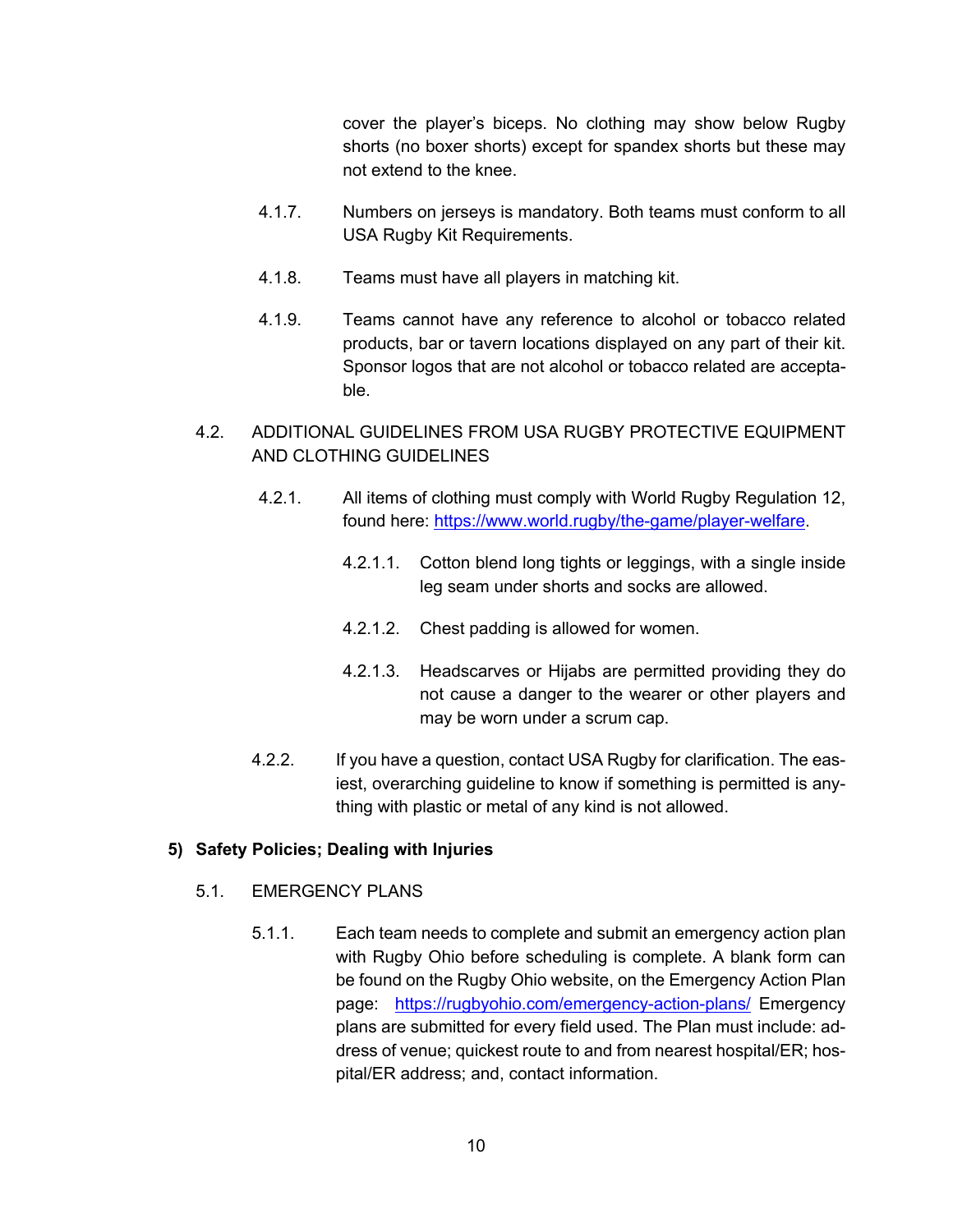5.1.2. Teams that do not have an emergency plan on file with Rugby Ohio will not be eligible for home games.

# 5.2. SEVERE WEATHER GUIDELINES

- 5.2.1. Severe Storm: If a severe storm approaches the playing area, the safety of the players is the number one priority of coaches and referees and may require that the game be suspended while shelter is sought. In the event the game is suspended due to a severe storm ALL participants MUST clear the field immediately and move into a permanent shelter.
- 5.2.2. Lightning: If lightning is within 5 miles, the game(s) should be suspended and shelter sought. A lightning detector can identify the distance accurately but may not be available. A rough guideline is to measure the time between the lightning flash and hearing the corresponding thunder. If it is 30 seconds or less, seek shelter. It may not be possible to determine which lightning strike generated which roll of thunder. A simple rule: If you can hear it, clear it! Games should not be restarted for at least 30 minutes after the last roll of thunder is heard.
- 5.2.3. Home Coaches should provide directions to a suitable public facility in which teams can seek shelter.

# 5.3. CERTIFIED TRAINER REQUIREMENT

- 5.3.1. There must be a certified athletic trainer or trained emergency medical personnel present before a game can begin. This person must identify themselves to both teams and the referee before the game.
- 5.3.2. Referees will not begin a match without confirming medical coverage is in place for that match.

# 5.4. RUGBY OHIO INJURY REPORTS

- 5.4.1. In case of an injury, the procedure is: for an injury that occurs during warm ups or outside of a scheduled game, the athlete should report to the Athletic Trainer for assistance; for an injury that occurs during the game is the responsibility of the Athletic Trainer to attend to.
- 5.4.2. Athletic Trainers have full authority to remove any player from the game for any medical reason. The Athletic Trainer will conduct a primary on-field assessment. If the injury is not serious the medical staff may bring the athlete to the sidelines and conduct a secondary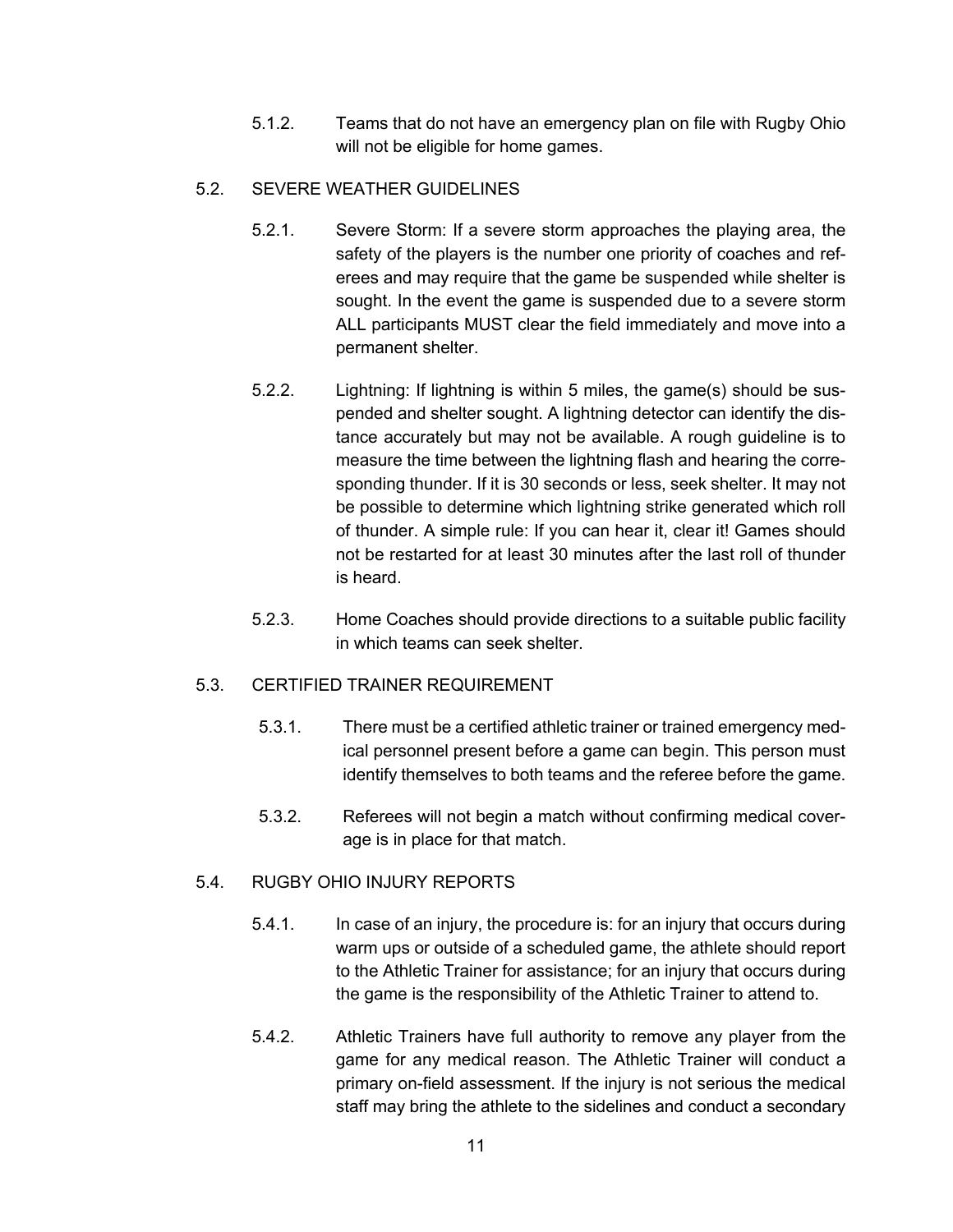assessment. The Athletic Trainer will inspect the athlete and determine if the ambulance is needed for transport to the hospital.

- 5.4.3. The Athletic Trainer or Coach will assist in organizing hospital transport for the athlete by private vehicle (with family or friend) if an ambulance ride is declined or unnecessary.
- 5.4.4. All injuries that result in removal from a game will be recorded through the InjureFree injury reporting platform. All injuries requiring medical attention either during or after a match or practice must have a record created in InjureFree. This includes all head injuries where there is any concern of concussion.
- 5.4.5. If there is a dispute over the medical care of an athlete this must be brought to the attention of Rugby Ohio and the incident will be recorded in writing. Situations such as this will be dealt with on a case by case basis.
- 5.5. INSURANCE
	- 5.5.1. USA Rugby and USA Youth & High School Rugby offer their members two forms of insurance: liability and accident. More information can be found about this on USA Rugby's website here: https://www.usa.rugby/membership/insurance/.
	- 5.5.2. In order to receive insurance coverages, all members of a team or club must be registered with USA Rugby. The coach must be registered and current with certifications (Level 1/formerly Level 200), background check and SafeSport) and the team must be compliant.

#### 5.6. CONCUSSION MANAGEMENT

- 5.6.1. If a player shows symptoms of a concussion before, during or after a match, that players must be removed from play immediately, and is not to return during that match. *No Exceptions.*A record will be created in InjureFree and Rugby Ohio staff will mark the player as inactive until medical clearance is provided.
- 5.6.2. The player needs to be evaluated by appropriate medical staff. Best practice would be evaluation by a medical physician who has training in concussion evaluation and management. A player must do this before returning to play rugby in any form.
- 5.6.3. If a concussion is diagnosed, that player must sit out of activity with full rest for the minimum guidelines set by USA Rugby. For those 18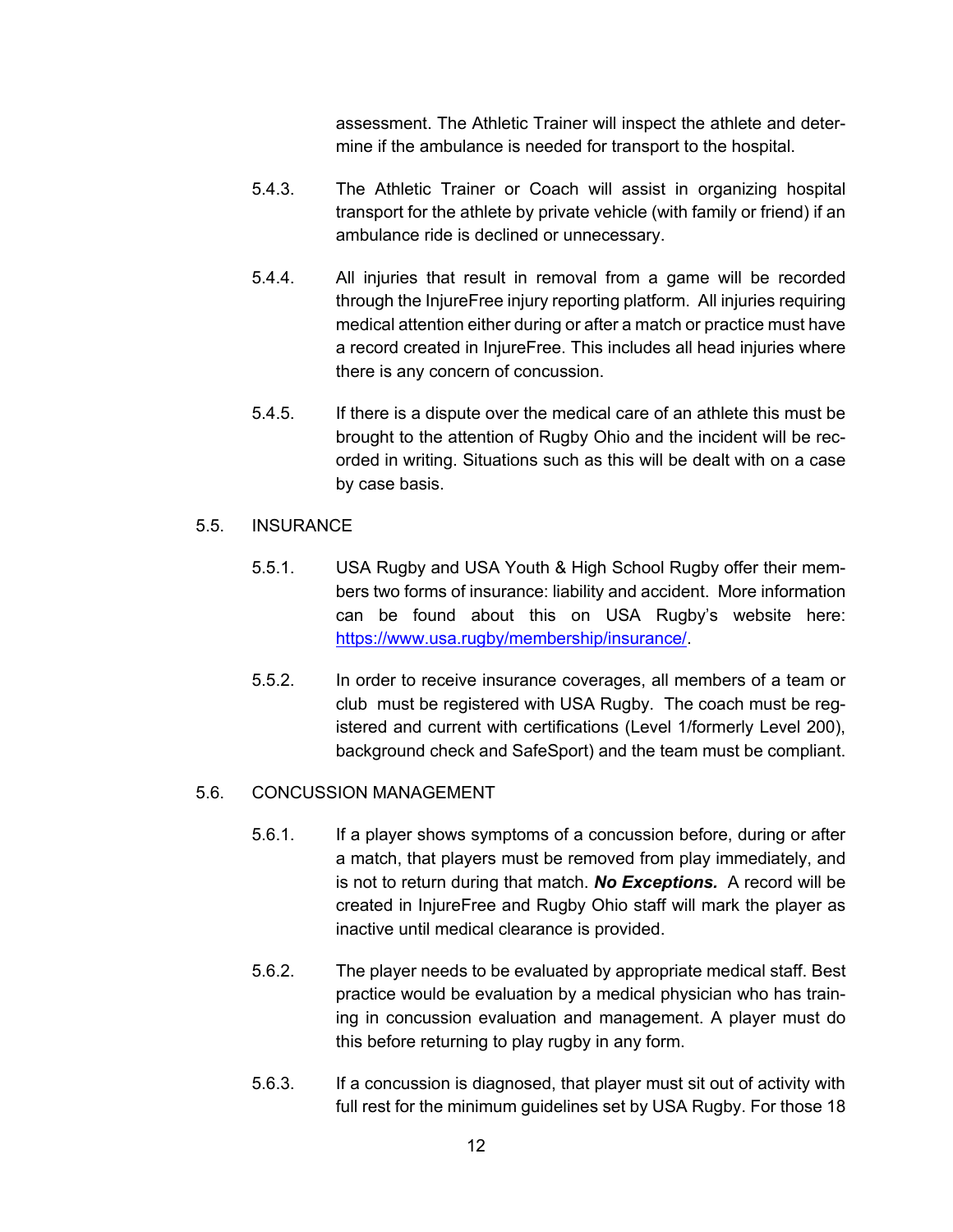and under, this is 2 weeks (14 full days) AND be symptom free before beginning the 5-day Graduated Return to Play Protocols. Not returning to contact rugby before GRTP fully complete and symptom free.

5.6.4. Once a player is cleared by a physician, they should be closely monitored for any lingering symptoms by coaches, parents, teammates and medical staff and be removed form play immediately if symptoms occur.

# **6) Match Guidelines**

- 6.1 GAME DAY PREPARATIONS
	- 6.1.1. Emergency plans must have been submitted.
	- 6.1.2. Home Team Coaches contact the referee and trainer to confirm their attendance before all matches.
	- 6.1.3. Every match must be officiated by a USA Rugby certified referee.
	- 6.1.4. Every match must be attended by a Certified Athletic Trainer (ATC) or emergency medical personnel. If a Certified Athletic Trainer is not at the field, the game may not start until one is present. Home Teams are responsible for having ice on the sidelines for ATC use during matches.
	- 6.1.5. Coaches and referees must check the athletic grounds for hazards (rocks, holes, water, etc.) and consider current and potential weather conditions (e.g. lightning).
	- 6.1.6. The Referee will inspect players for proper equipment and removal of jewelry before the game and will review the electronic Team Sheet in Sportlomo.
	- 6.1.7. The Referee will inspect the technical zones to be sure that technical zone guidelines are met. If technical zones are not in place and adhered to, the Referee is to notify Rugby Ohio of this in his/her match report. The home team coach will receive one warning. If a second non-compliant report is issued, the game will be recorded as a forfeit.
	- 6.1.8. Parents, players and coaches agree to follow good sportsmanship guide-lines as described in the Code of Conduct.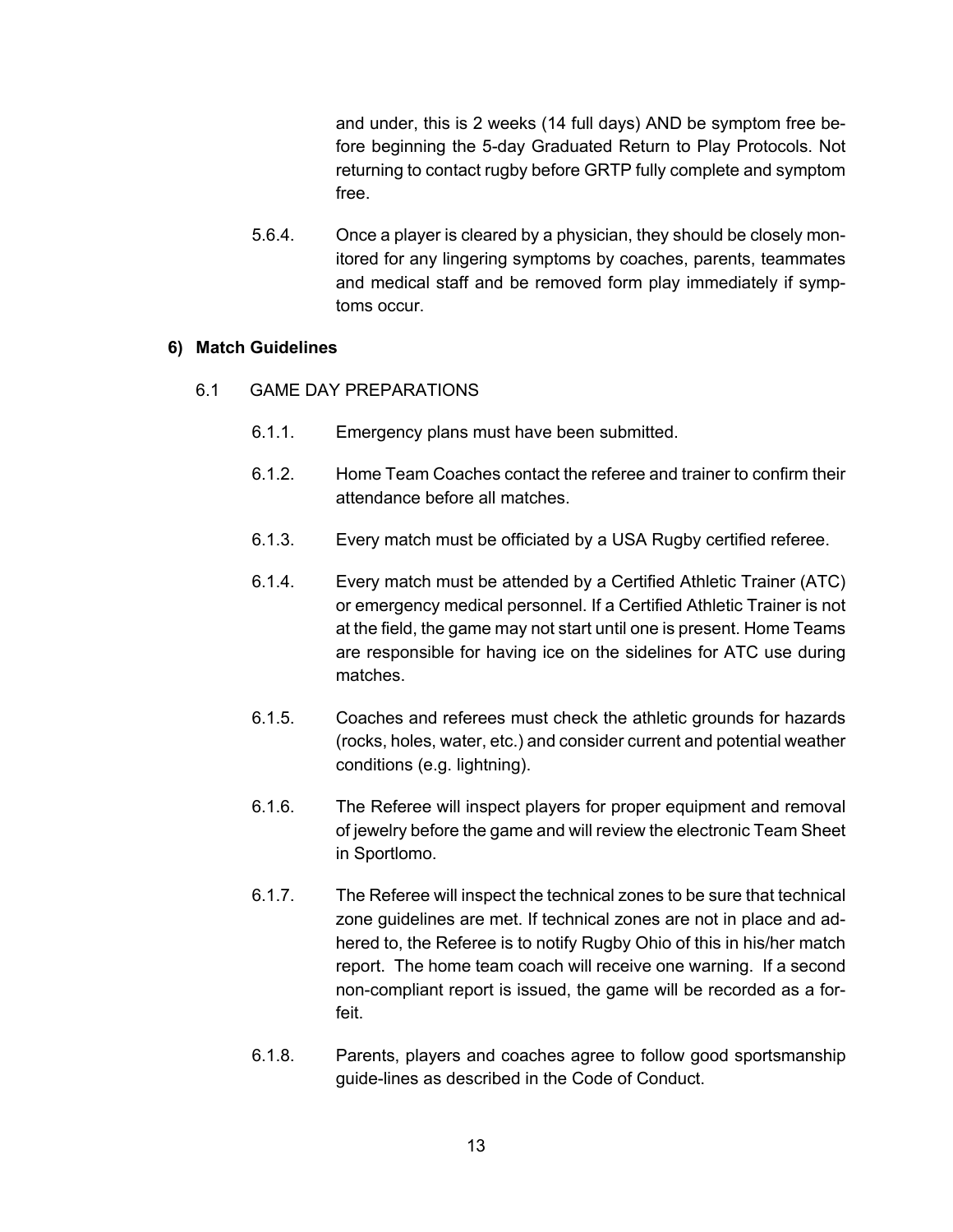# 6.2. TECHNICAL ZONES

- 6.2.1. The Technical Zone is the area specified for teams and coaches to be around the field during a rugby match. Using these zones is an absolute for organization of the field and safety of players, coaches, referees and spectators.
	- 6.2.1.1. The Technical Zone (TZ) is a space for coaches and players to be staged near the field. It is defined as space in front of the rope/barrier between the 10m line and 22m line.
	- 6.2.1.2. Technical zone ends 2m from the touch line to give room for assistant referees & touch judges.
	- 6.2.1.3. Coaches and players may not cross into the other team's TZ or leave their own TZ.
	- 6.2.1.4. Teams should reside on the same side as their opposition, NOT opposite sides of the field.

# 6.2.2. Rules Applicable to Coaches

- 6.2.2.1. No more than four (4) coaches are allowed in the technical zone.
- 6.2.2.2. Coaches should not stand in/near the try zone or anywhere on or around the field of play outside the TZ.
- 6.2.2.3. Only coaches who are registered and Level 1 Coach (formerly Level 200) certified through USA Rugby should be allowed in the TZ. Coaches should not huddle with teams on the field after scores.
- 6.2.2.4. Coaches are not allowed onto the field with medical personnel unless explicitly allowed by the match official.
- 6.2.2.5. Coaches should not stand as medical staff; only medical professionals should be allowed to be assigned to a match as a medical professional.
- 6.2.2.6. Coaches may not serve as water carriers.
- 6.2.3. Rules Applicable to Players and Teams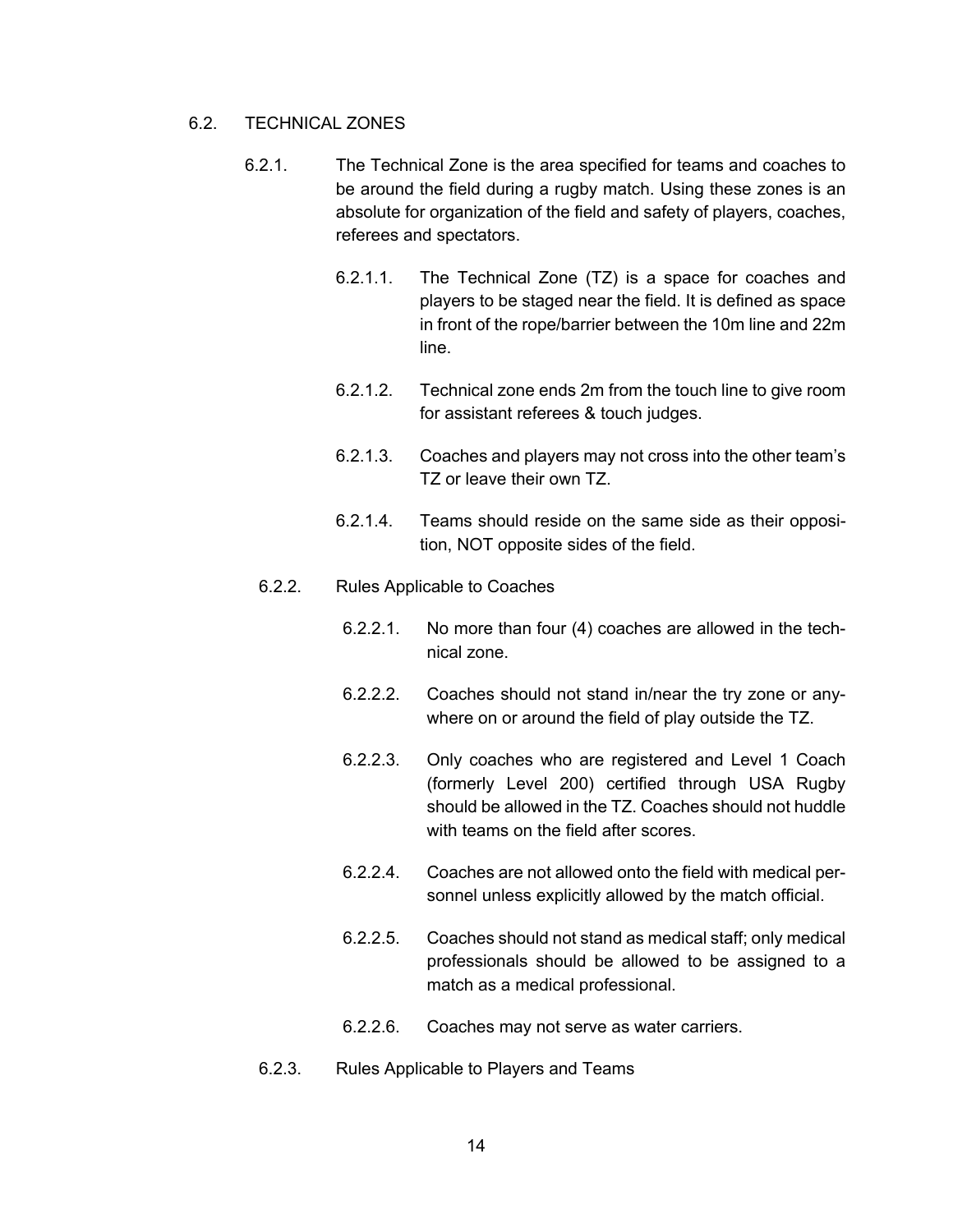- 6.2.3.1. Team benches should be between the 10m line and 22m line but "behind the rope" and behind the actual technical zone.
- 6.2.3.2. Teams should not warm up within 5m of the field of play.
- 6.2.3.3. Players warming up must wear a contrasting top to the players on the field (e.g. a training vest or pinnie).
- 6.2.3.4. Teams should not warm up with balls, cones, or other equipment (e.g. ruck pads).
- 6.2.3.5. If space demands it, teams may warm up in the try zone but only if they access the try zone by staying "behind the rope" without entering the field of play.
- 6.2.4. Rules Applicable to Fourth Official/Stat keeper
	- 6.2.4.1. #4 (Fourth Official) or Match Manager (data tracker) occupies the space between the 10m lines (Administrative Area).
	- 6.2.4.2. Chairs may be set up in the Administrative Area for disciplinary purposes.
	- 6.2.4.3. No coach or player is allowed in the Administrative Area except when requesting a substitution.

# 6.2.5. Rules Applicable to Medical Staff

- 6.2.5.1. Teams may have two medical personnel in the field of play, in front of the rope barriers and potentially on the field if needed.
- 6.2.5.2. Medical personnel may roam either sideline and are not confined to the TZ.
- 6.2.5.3. Only one (1) medical personnel per team is allowed per side of the field.
- 6.2.5.4. Coaches are not allowed onto the field with medical personnel unless explicitly allowed by the match official.
- 6.2.5.5. Medical personnel should always introduce themselves to the match official(s) before the match begins to properly identify them as medical.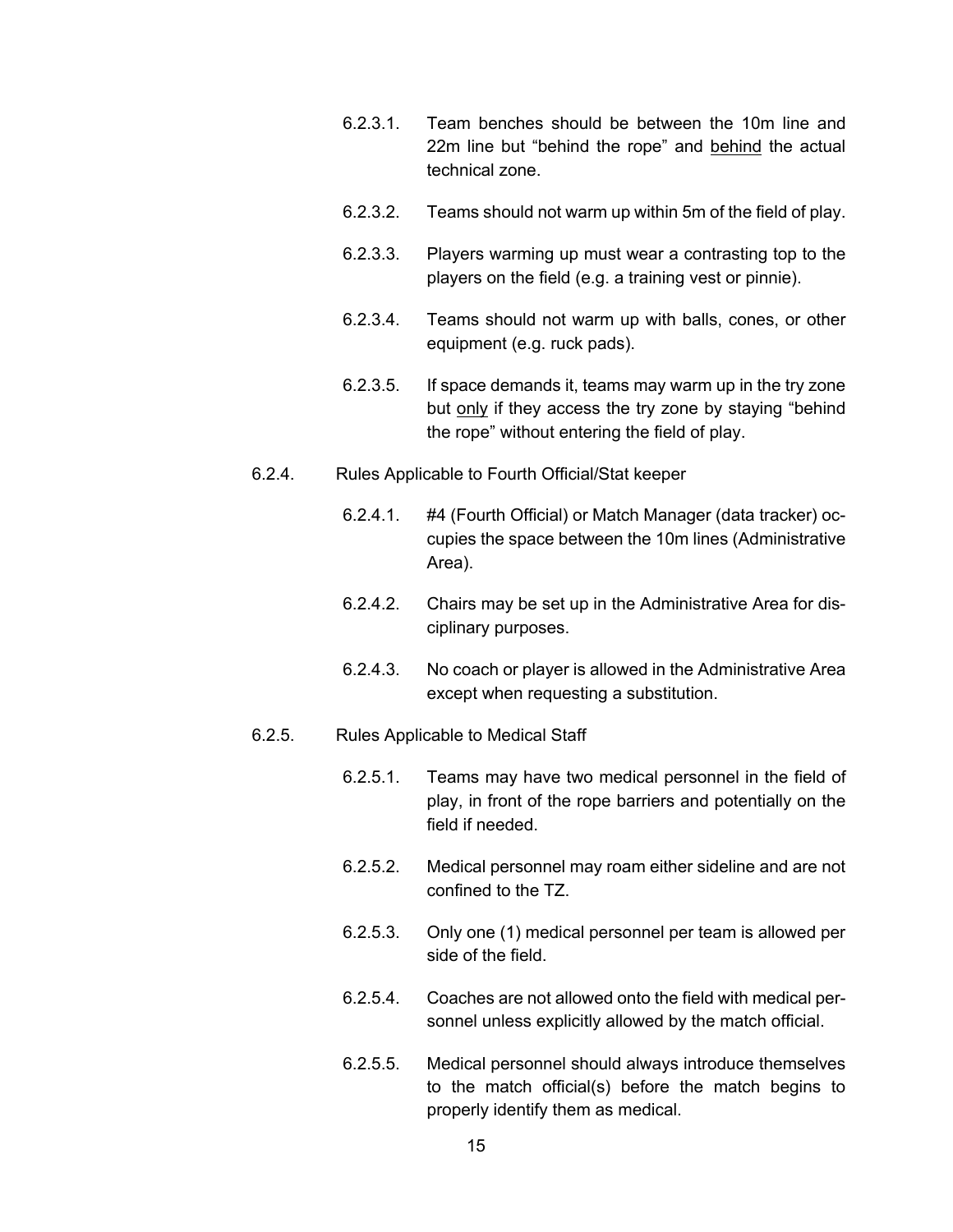6.2.5.6. Coaches should not stand as medical staff; only medical professionals should be allowed to be assigned to a match as a medical professional.

#### 6.2.6. Rules Applicable to Water Carriers

- 6.2.6.1. Water carriers must stay "behind the rope" unless the match official signals that they may enter the playing field.
- 6.2.6.2. Water carriers should wear pennies or a distinguishing shirt that clashes with both team's players on the field.
- 6.2.6.3. Coaches may not serve as water carriers.
- 6.2.6.4. Water carriers should be in the TZ when not bringing water to the players on the field.
- 6.2.7. Rules Applicable to Spectators
	- 6.2.7.1. Spectators should be on the opposite sideline from the teams unless a second rope or structure is present to prevent mixing of spectators with players/staff/administrators.
	- 6.2.7.2. Spectators are never allowed in the field of play for any reason.
	- 6.2.7.3. Spectators should not be behind the try zone unless stands or stadium seating is provided with proper restraints.
- 6.2.8. NOTE: Rarely, a Referee or Match official may remove any coach, player or spectator from the playing enclosure at any time for negative behavior. This may require stopping the match until the person has left the playing and spectating enclosure.

# 6.3. CERTIFIED TOUCH JUDGES

- 6.3.1. Each team is required to have a minimum of 2 certified touch judges.
- 6.3.2. A person is a certified touch judge after either (1) completing an online course by USA rugby or (2) completing a touch judge course run by a certified referee in Ohio.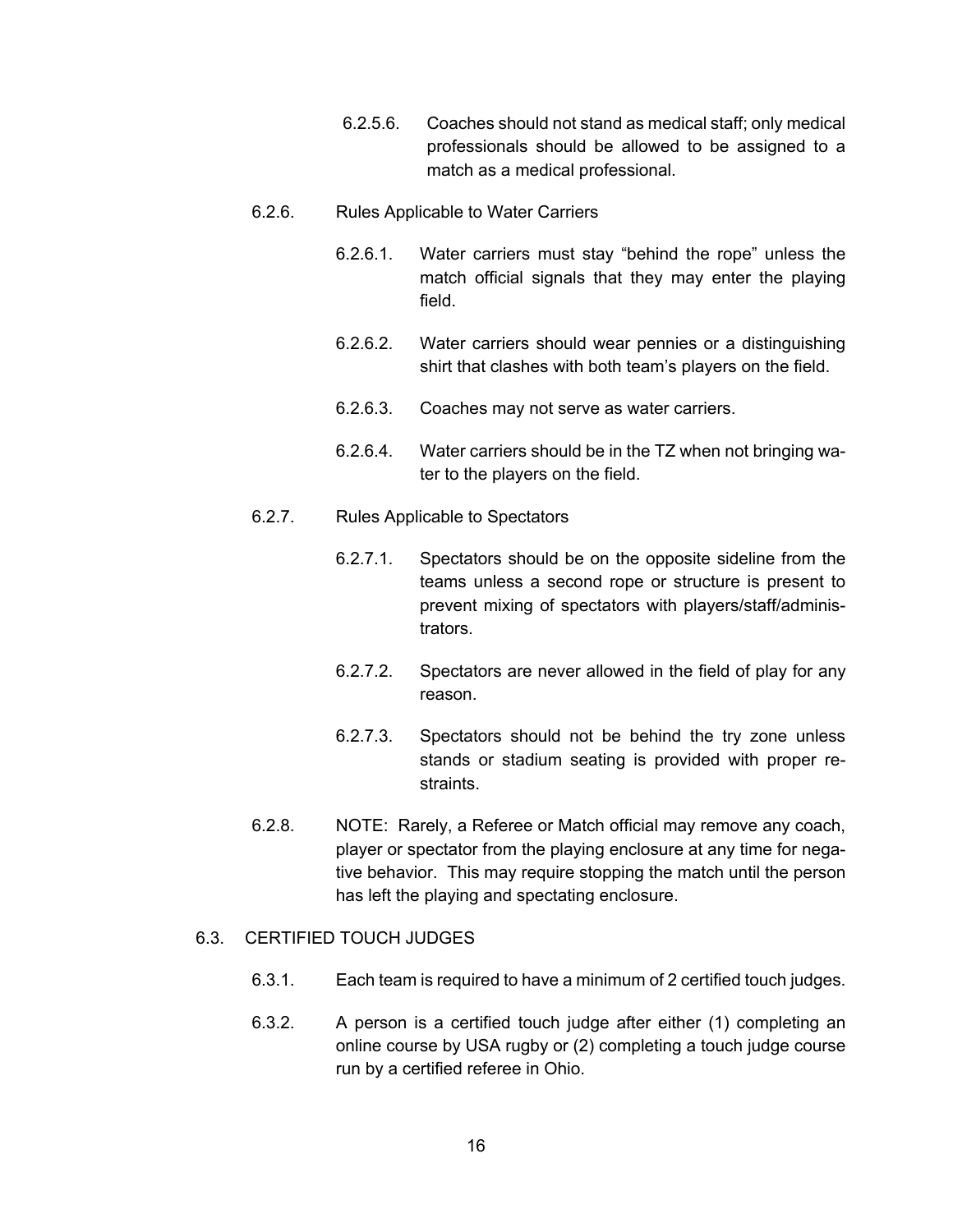- 6.3.3. One of the certified touch judges much be in attendance and able to run touch at each game other than the State Tournament.
- 6.3.4. Level 1 Referee certification supersedes touch judge and AR certifications.
- 6.4. FIELD SIZE AND TIMES OF PLAY
	- 6.4.1. All regular season games are 35-minute halves with 10-minute half time. No over time is played during regular season matches.
	- 6.4.2. During playoffs, games are 30-minute halves with 5-minute half time. Overtime will be two five-minute halves. If the game is still tied after the overtime period, winner will be determined by a kick-off from the 22-meter line.
	- 6.4.3. High school players may not play more than 90 minutes in a day.
	- 6.4.4. The minimum field dimensions are 53 yards wide by 100 yards long.

### 6.5. SUBSTITUTIONS

- 6.5.1. Rosters will be comprised of a maximum of 23 players for competitive games, which can affect a playoff.
- 6.5.2. During the match, players may be replaced (for injury) or substituted (for tactical reasons). A player who has been replaced may not rejoin play unless he was temporarily replaced to have bleeding controlled; a player who has been substituted may return temporarily, to replace a player who has a blood injury or has suffered a concussion, or permanently, if he is replacing a front-row forward. Eight replacements are allowed.
	- 6.5.2.1. The substitution rules above apply in all League matches that count for seeding for playoffs.
	- 6.5.2.2. In non-league matches, rolling substitutions may be used, with a maximum of 10 substitutions.
		- 6.5.2.2.1. No more than three substitutions may be made at one time.
		- 6.5.2.2.2. The intent of this policy exception is to allow more players a chance to get game minutes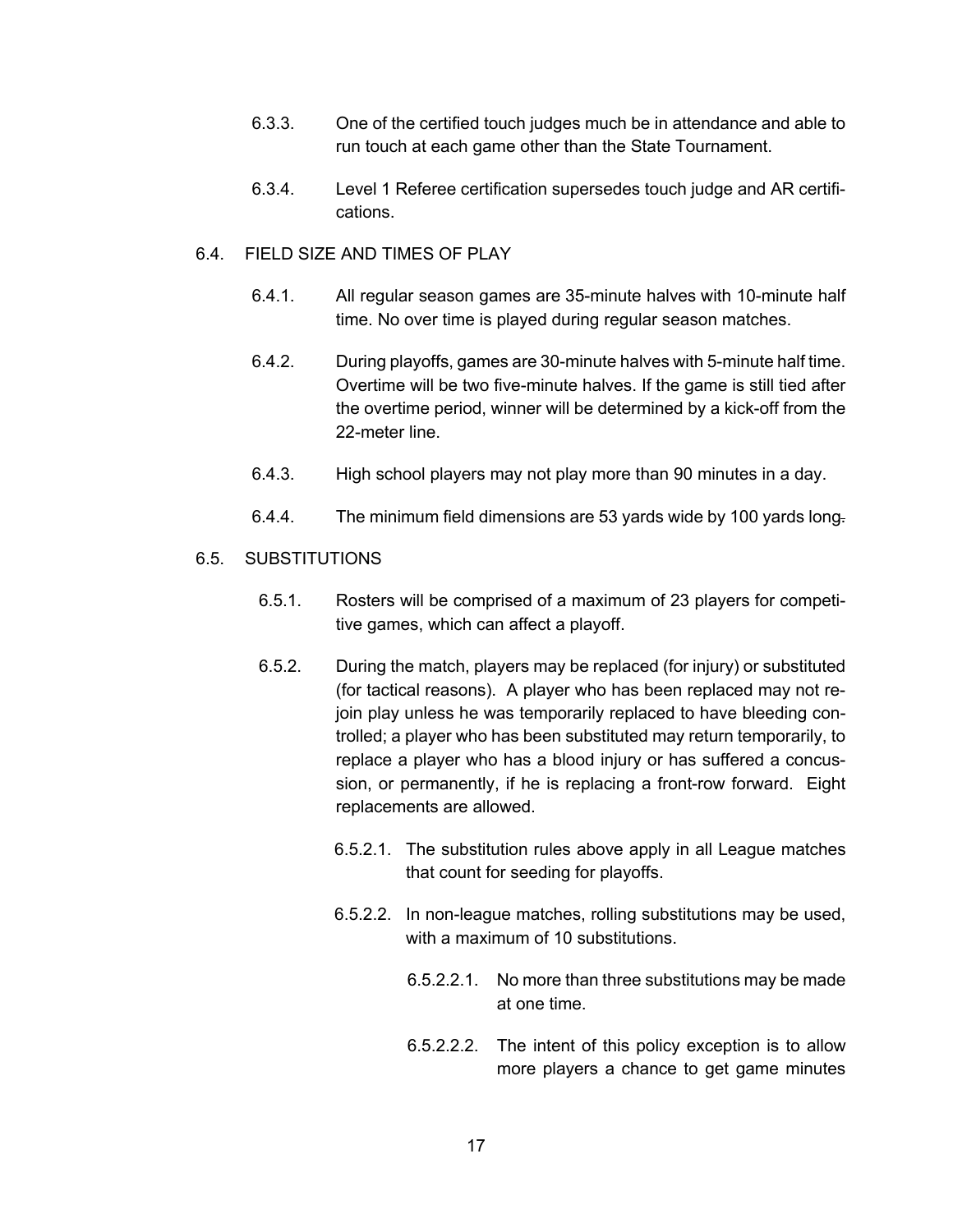and not to allow the practice of hockey-line type substitutions.

- 6.5.3. Players may enter matches only during extended stoppages such as injuries and after scores and with the permission of the referee.
- 6.5.4. For teams with multiple sides, a player who starts in an A side game may not participate in a B side game, even as a substitute.
	- 6.5.4.1. A player who is used as a substitute in an A side game may participate in a B side game.
	- 6.5.4.2. This same policy applies across sides starters may not play down. Substitutes may.
	- 6.5.4.3. Once a player starts in 2 A side games, he/she can no longer play for the B side unless he/she was being used in place of an injured starter who returned to the A side team when recovered.
	- 6.5.4.4. At the conclusion of regular season play, teams must submit to Rugby Ohio their 15 starters for their A side if they have 2 sides. These rostered starters are not available for play on lower sides for the playoffs.
		- 6.5.4.4.1. If a team has 3 sides they must submit a roster of 15 starters for their A and B sides.
		- 6.5.4.4.2. If a team has multiple sides in the playoffs and their A side loses but their B or C side are still playing, those starting A side players are still unable to play down.

#### 6.6. AFTER-MATCH SOCIAL

- 6.6.1. Home teams are encouraged to provide a post-match meal or snack for both teams.
- 6.7. DEFAULTS
	- 6.7.1. Defaults occur if a team has less than thirteen players fifteen minutes after the scheduled start time.
	- 6.7.2. For all Defaults, the score is entered as 20-0 in favor of the nondefaulting team.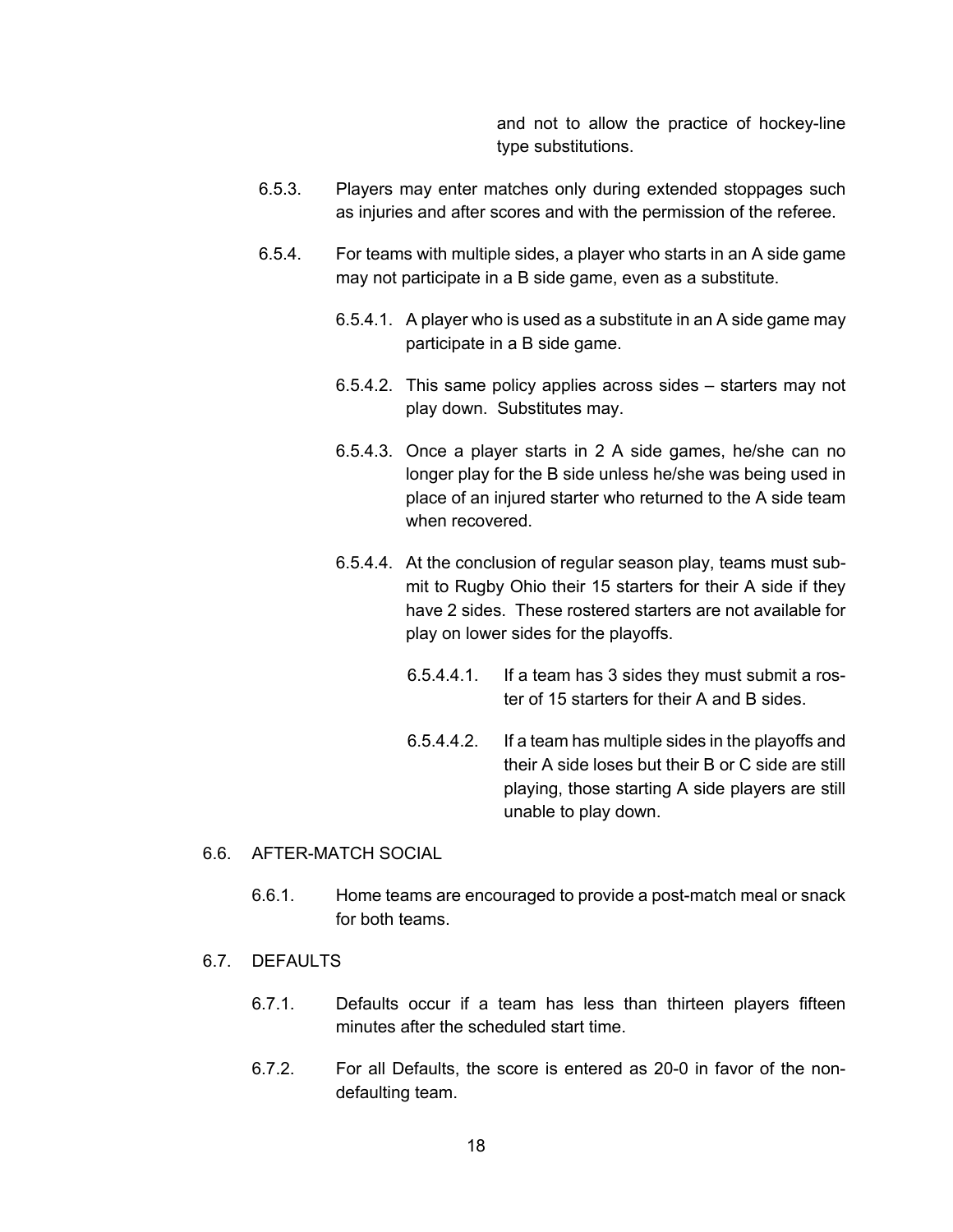- 6.7.3. Do not lend players until the match is officially declared a default.
- 6.8. NO SHOWS
	- 6.8.1. A No Show occurs when a team does not show without having given notice to the opposing team.
	- 6.8.2. A No Show results in an automatic disqualification from the state playoffs. A No Show during any post season playoff, including State and Regional, will result in an automatic disqualification from playoffs in the following season and payment of the referee fees for the games missed.
	- 6.8.3. There is an appeals process through the Competitions Committee.

### 6.9. MATCH NOT PLAYED

- 6.9.1. If the match is not played due to team issues (e.g. not enough players, travel problems etc.), the team that is unable to play forfeits.
- 6.9.2. If the match is not played due to field issues (e.g. field owner will not allow play due to rain/snow, owner schedule conflict, unsafe to play, etc.), then the match should be moved to an away team facility and held on the same day and at the same time. If that is not feasible, the match should be rescheduled. If the match is not rescheduled, the score is recorded as 0-0.
- 6.9.3. If the match is not played due to a Rugby Ohio issue (e.g. missing official or trainer, or some other similar reason), then the match should be rescheduled. If it cannot be rescheduled, both teams will receive a loss. If one team makes a genuine effort to reschedule and the other does not, the match may be ruled a forfeit.

#### 6.10. DELAYED START

- 6.10.1. The following guidelines relate to any game that is started later than scheduled by a team's late arrival and is not otherwise delayed due to weather, field conditions or other factors identified herein. It is further conditioned on the fact that one team and all match officials are ready to start play at the scheduled time.
	- 6.10.1.1. With notice 1 hour no consequence for local (less than 25 miles) matches. Travelling teams granted reasonable accommodation for travel delays or interruptions without limit to time.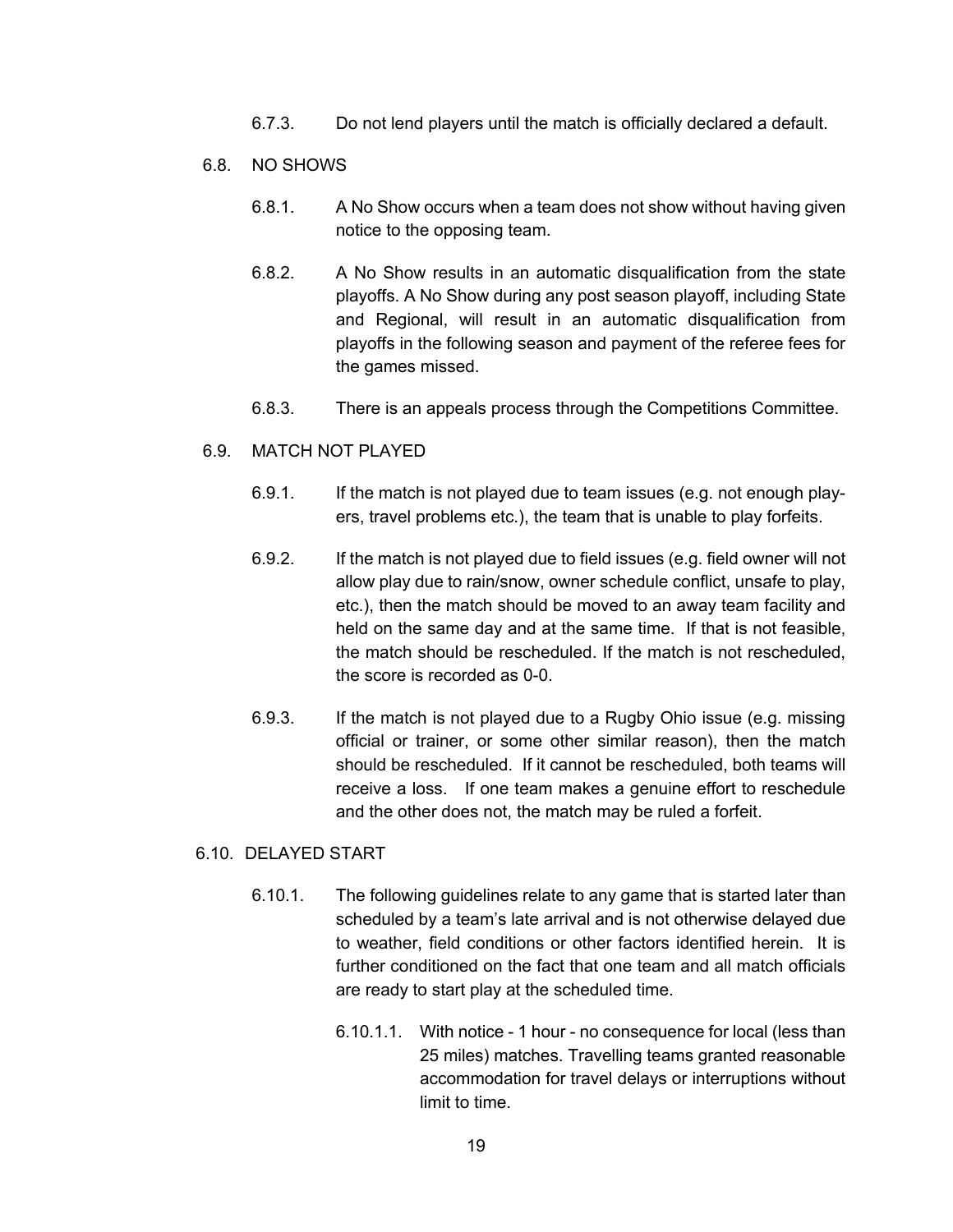6.10.1.2. Without notice – 15 minutes - no consequence. Over 15 minutes, penalty try awarded to waiting team. Over 30 minutes, at fault team forfeit. If multiple sides are being played, ONLY the top side of the offending team shall be penalized. (For example, if the All Blacks cause forfeit for first match of tripleheader, which happens to be the developmental match, then ONLY the All Blacks A side would be penalized).

# 6.11. INTERRUPTED MATCHES

- 6.11.1. Unanticipated weather/light issues, weather, lightning, darkness (unanticipated does not include scheduling a late start on an unlighted field), facility issue (lights go out) etc. The match official determines whether such an issue has occurred. 3/4 or 45 minutes is full time, final score at time match is called is treated as a final score for all purposes.
- 6.11.2. If less than 3/4 or 45 minutes, the match should be rescheduled to restart at the point of interruption at the same location.
- 6.11.3. If the match cannot be rescheduled, the coaches can agree that the match has been sufficiently completed. If they cannot decide or if they cannot agree, the match official rules. This includes any and all reasons the match cannot be continued, keeping the safety and welfare of the players, coaches and fans, including fighting or civil disturbance. Appeal must be filed within 24 hours.
- 6.11.4. Disputes: coaches for both teams will submit an e-mail to the head of the Competition Committee within 24 hours stating the nature of the issue and proposed solution. The Chairman of the Competition Committee will forward written appeals to the Committee which will vote on appropriate resolution via conference call within 48 hours. Any member of the Competition Committee affiliated with one of the teams involved will not be allowed to participate in the discussion or vote.

#### **7) Rosters and Match Reporting**

- 7.1. GAME DAY ROSTERS/TEAM SHEETS
	- 7.1.1. Electronic Team Sheets must be completed in Sportlomo 24-hours before kickoff. Players not on this team sheet may not participate in the game.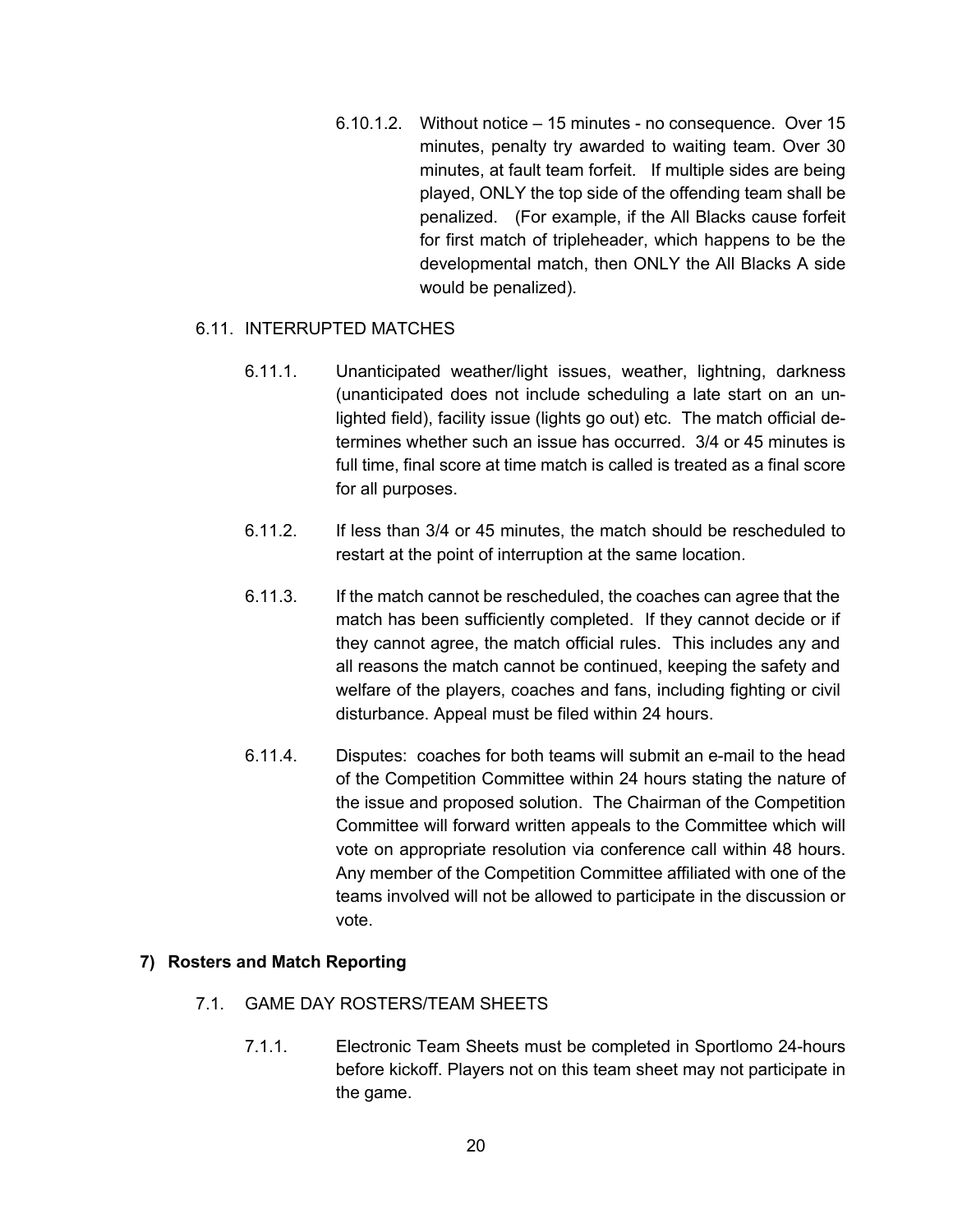- 7.1.1.1. Players bring a photo ID to each match in case questions arise about eligibility.
- 7.1.1.2. If a player fails to produce an ID, he or she is not disqualified from playing IF the coach of said player certifies he/she is the player identified on the roster AND a picture is taken of said player. The failure to produce an ID will be reported (along with said picture) to Rugby Ohio for review.
- 7.1.1.3. If Rugby Ohio does not receive a photo ID of said player or cannot otherwise verify that the player in question is properly registered, the match will be forfeited by the offending team regardless of the actual outcome of the competition.
- 7.1.1.4. Acceptable IDs include Driver's License, Driving permit, passport, school ID, online school or other profile.
- 7.1.2. Games will not begin unless the referee has had the opportunity to review the electronic Team Sheets.
- 7.1.3. Failure to comply with this policy will result in disciplinary action against the coach and possibly the team.

#### 7.2. TEAM ROSTERS

7.2.1. Coaches are given a username and password to Sportlomo for club management. For any assistance with Sportlomo, please contact info@rugbyohio.com.

# 7.3. MATCH REPORTS

- 7.3.1. Referees shall submit all scores, cards and any pertinent game day information.
- 7.3.2. Match reports submitted after 48 hours following a game will not be allowed and referee will not be paid for the game.
- 7.3.3. Teams who do not submit match reports to the referee will have the game count as a forfeit and will not be assigned referees for futures games.

# **8) Discipline**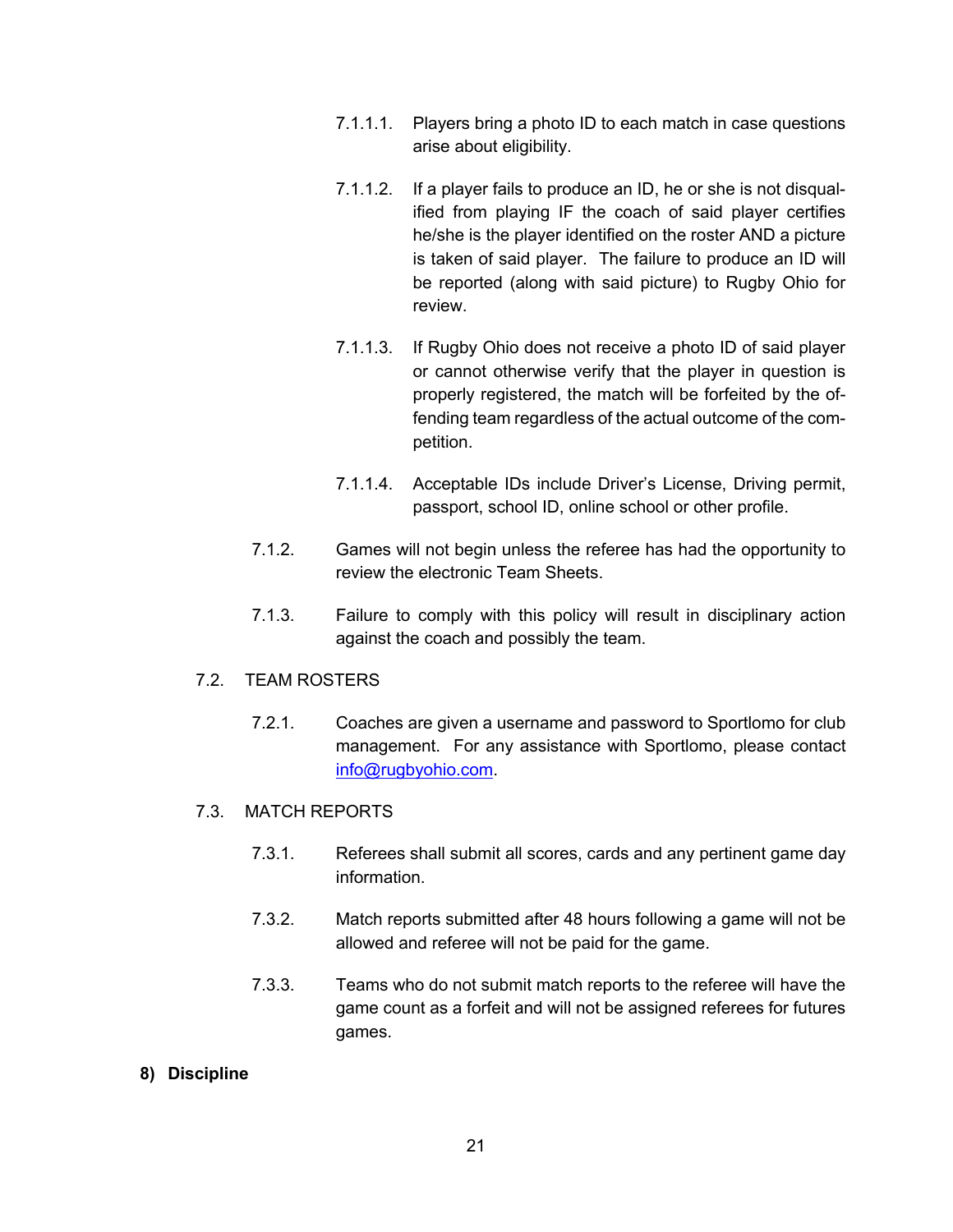# 8.1. CODE OF CONDUCT

- 8.1.1. Rugby Ohio considers good conduct and sportsmanship by coaches, parents and players to be an integral part of the culture of the league. As such we have developed guidelines in an attempt to educate players, parents and coaches on proper attitude and behavior that should be exhibited at youth sports activities. In order to register for a Rugby Ohio team, players and their parents/guardians must agree to the Code of Conduct. Please be sure to review this with your parents and players. A copy of this agreement can be found here: https://rugbyohio.com/coaches-2/#toggle-id-3.
- 8.1.2. While the referee is responsible for calling the match, Rugby Ohio coaches are responsible for the behavior of spectators and team members. Referees, athletic trainers and team members should not be subjected to negative comments from anyone. Rugby Ohio insists that all participants – coaches, referees, athletic trainers and team members - are treated with respect.

### 8.2. BEHAVIOR TOWARD REFEREES

- 8.2.1. Verbal abuse by team coaches, team staff or team substitutes directed at match officials or players should not be tolerated and the following process should be followed:
	- 8.2.1.1. The referee will ask the identified person to refrain from their behavior.
	- 8.2.1.2. On the second occasion the referee will EJECT the person from the grounds.
	- 8.2.1.3. Zero tolerance approach should be applied and if the person refuses to leave, the referee should request that team's captain to assist.
	- 8.2.1.4. Failing compliance, the referee may abandon the match.
- 8.2.2. NOTE: The referee must restart the game according to the latest stoppage and must NOT award a penalty due to the sideline behavior.

# 8.3. RED CARDS

8.3.1. The issuance of a Red Card to a player will result in immediate removal from play and automatic one game suspension of the player's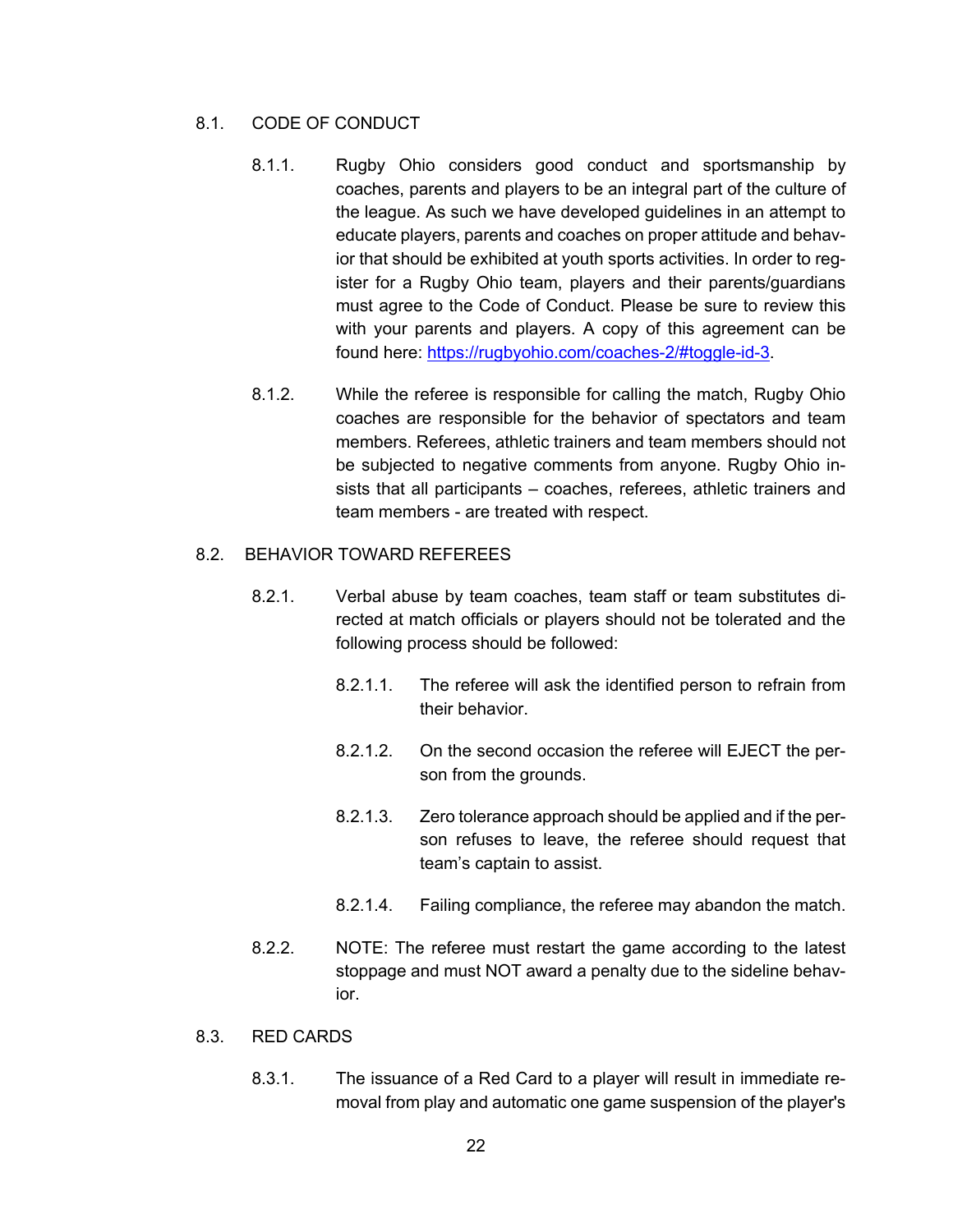eligibility for participation in his/her Team's next immediate game. This does not prohibit the player from participating in practice. It is hoped that by going to practice the player will receive corrective action from his/her coaches.

- 8.3.1.1. The card details (player name and infraction) are submitted by the referee within 24 hours following the game
- 8.3.1.2. The appropriate ORDB representative will conduct an Initial Review and then issue the Written Decision
- 8.3.1.3. The coach will be sent the Written Decision
- 8.3.1.4. The player and coach have 72 hours to submit a written appeal to the ORDB Chair
	- 8.3.1.4.1. The player is not eligible to be rostered while the appeal is under review
	- 8.3.1.4.2. The appeal is only for the sanction and not for the red card itself
- 8.3.1.5. ORDB will notify the coach, and Rugby Ohio staff, of the committee decision regarding the appeal
- 8.3.1.6. Rugby Ohio staff will manage the eligibility of the carded player in the registration system
- 8.3.2. The issuance of a second Red Card in the course of a season will result in the referral of the player and coach to the ORDB. If the coach of the player is on the ORDB they will be replaced by the Alternate for the hearing. The ORDB, having been given the relevant submitted Match Reports, will conduct a hearing to determine the sanction(s) for the player receiving a second Red Card. Sanctions should be determined on a case by case basis. There is no appeal allowed.
- 8.3.3. The issuance of a third Red Card in the course of a season to an individual will be cause for immediate suspension of eligibility in the League for the remainder of the season. Upon receiving notice of the third infraction, ORDB will notify the player and their coach in writing of the suspension of eligibility. The player's coach may appeal in writing to the ORDB for a review of the case. After review of the relevant Match Reports, and any other relevant material, it is within the Chairman's sole discretion as to reinstatement and any follow-on requirements made of the player or the coach. The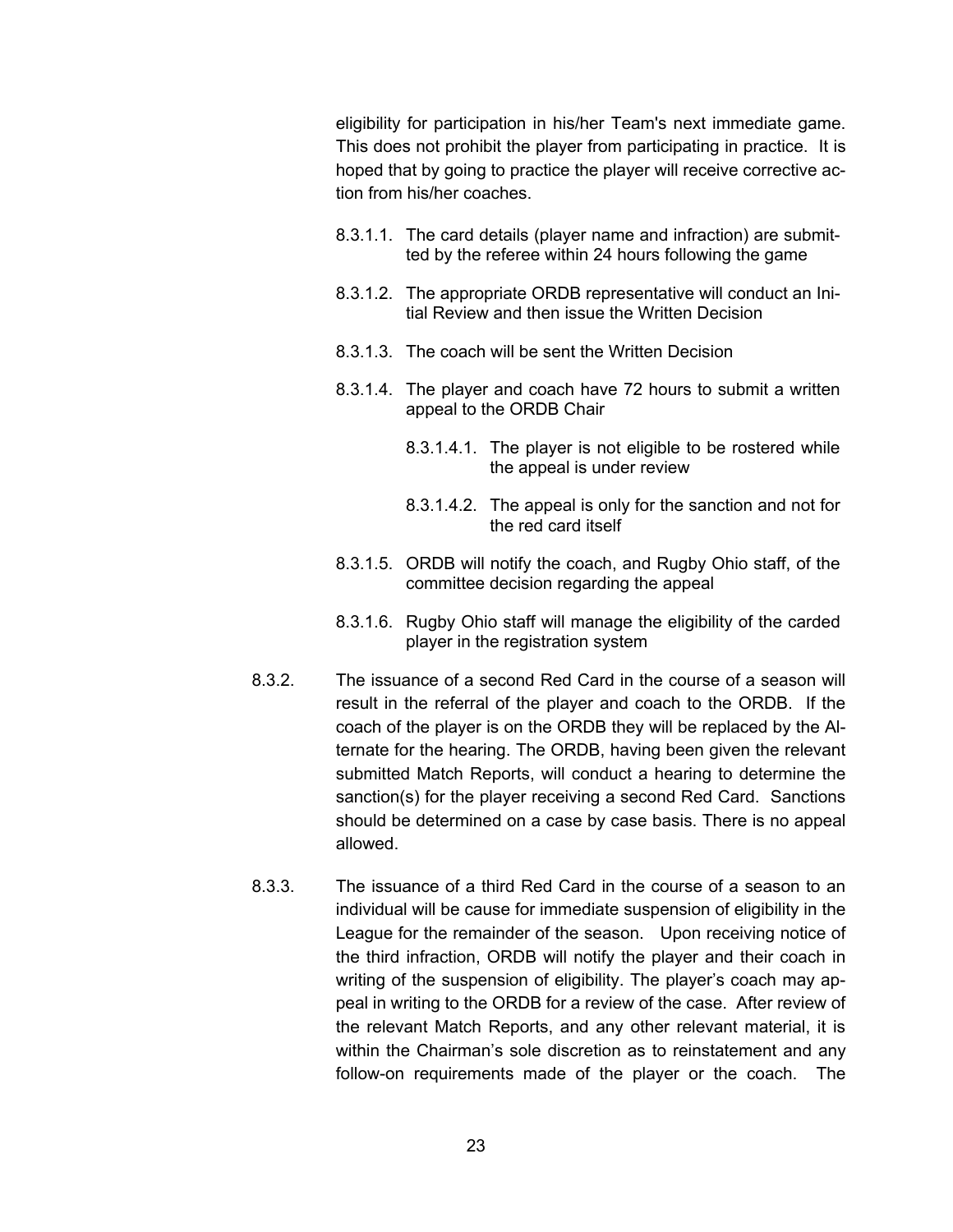player's coach will be required to petition the ORDB for reinstatement of eligibility of an underclassman player for eligibility for any following season.

8.3.4. Any coach knowingly allowing the participation of an ineligible player in a game, will cause a Team forfeit of the game, and the immediate dismissal of the coach from the Rugby Ohio.

#### 8.4. YELLOW CARDS

- 8.4.1. The issuance of a Yellow Card results in the removal of the offending player from the field of play for 8 minutes in a 35-min half game; 7 minutes in a 30-min half game; 5 minutes in a 22.5-min half game; 2 minutes in a 7s game
- 8.4.2. First Yellow Card: no follow-on post game sanctions issued.
- 8.4.3. Second Yellow Card during the same game will result in the issuance of a Red Card (as this is showing a pattern of behavior), immediate removal from play, and, a possible one game suspension of the player's eligibility for participation in their Team's next immediate game.
- 8.4.4. The issuance of a second Yellow Card in a season will result in notification to the ORDB Chair. After review of the relevant Match Reports, it is within ORDB's discretion as to any follow-on requirements made of the player and/or the coach.
- 8.4.5. The issuance of a Third yellow card in a season results in a possible one game suspension of the player's eligibility for participation in his/her Team's next immediate game and will require the player and coach to appear in front of ORDB.
- 8.4.6. A player receiving a Fourth yellow card in the course of a season will be immediately suspended from eligibility, and the player will be required to appear, with his or her coach, before the ORDB before the player can play again. If the ORDB upholds further suspension, the player's coach may appeal in writing to the ORDB for a review of the case. After review of the relevant Match Reports, it is within the ORDB's sole discretion as to reinstatement and any follow-on requirements made of the player or the coach. The player's coach will be required to petition the ORDB for reinstatement of eligibility of an underclassman player for eligibility for the following season.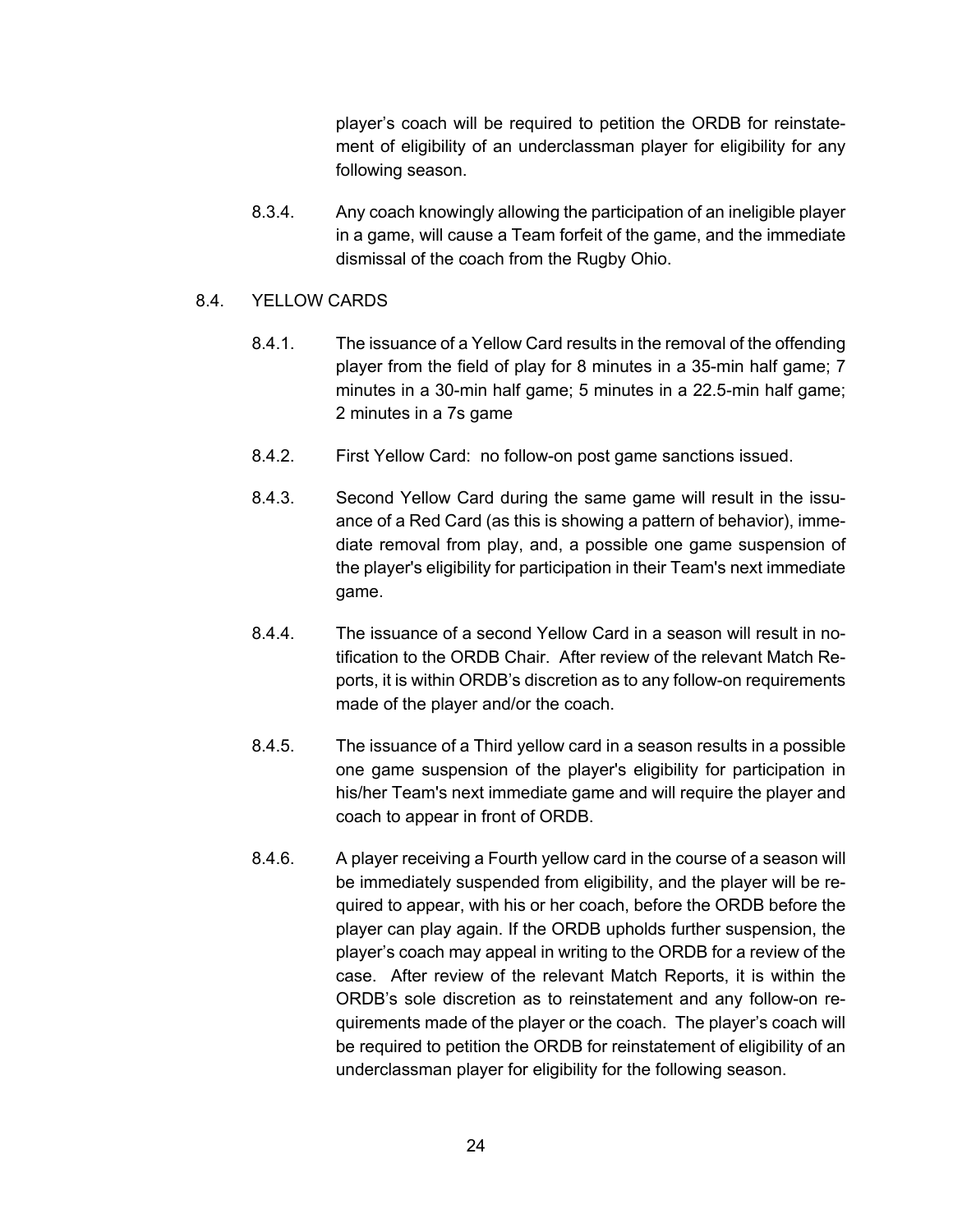- 8.5. MEMBERSHIP OF THE OHIO RUGBY DISCIPLINARY BOARD
	- 8.5.1. The ORDB, referred to as the Full Committee, shall consist of a Disciplinary Committee Chairman, a representative of Ohio Rugby Referee Society (ORRS), and at least two (2), but no more than five (5) Division Representatives from Rugby Unions/Leagues which utilize ORRS.
	- 8.5.2. The ORDB Chairman, hereinafter referred to as the Chairman, shall be the (or a) President or Vice President of the Ohio Rugby Union (ORU).
	- 8.5.3. Each Division Representative, hereinafter referred to as the/a Representative, shall be the duly selected Representative, Coordinator, President, or Director of his or her respective Rugby Union/League.

### 8.6. AUTHORITY AND RESPONSIBILITY

- 8.6.1. Chairman
	- 8.6.1.1. The Chairman shall reside over all meetings of the Full Committee.
	- 8.6.1.2. The Chairman shall have the authority and responsibility to:
	- 8.6.1.3. Recognize repeat violations by an individual person or club;
	- 8.6.1.4. Ensure timely response from the Representatives on disciplinary matters and timely convening of the Full Committee;
	- 8.6.1.5. Ensure timely publication of disciplinary actions to the ORU President, and, as appropriate, the President of the offending individual's club, the President of the offended club, the club's League Coordinator, and the Director of Referees;
	- 8.6.1.6. Permanently record the findings and penalties of the Full Committee and Representatives.
- 8.6.2. Representative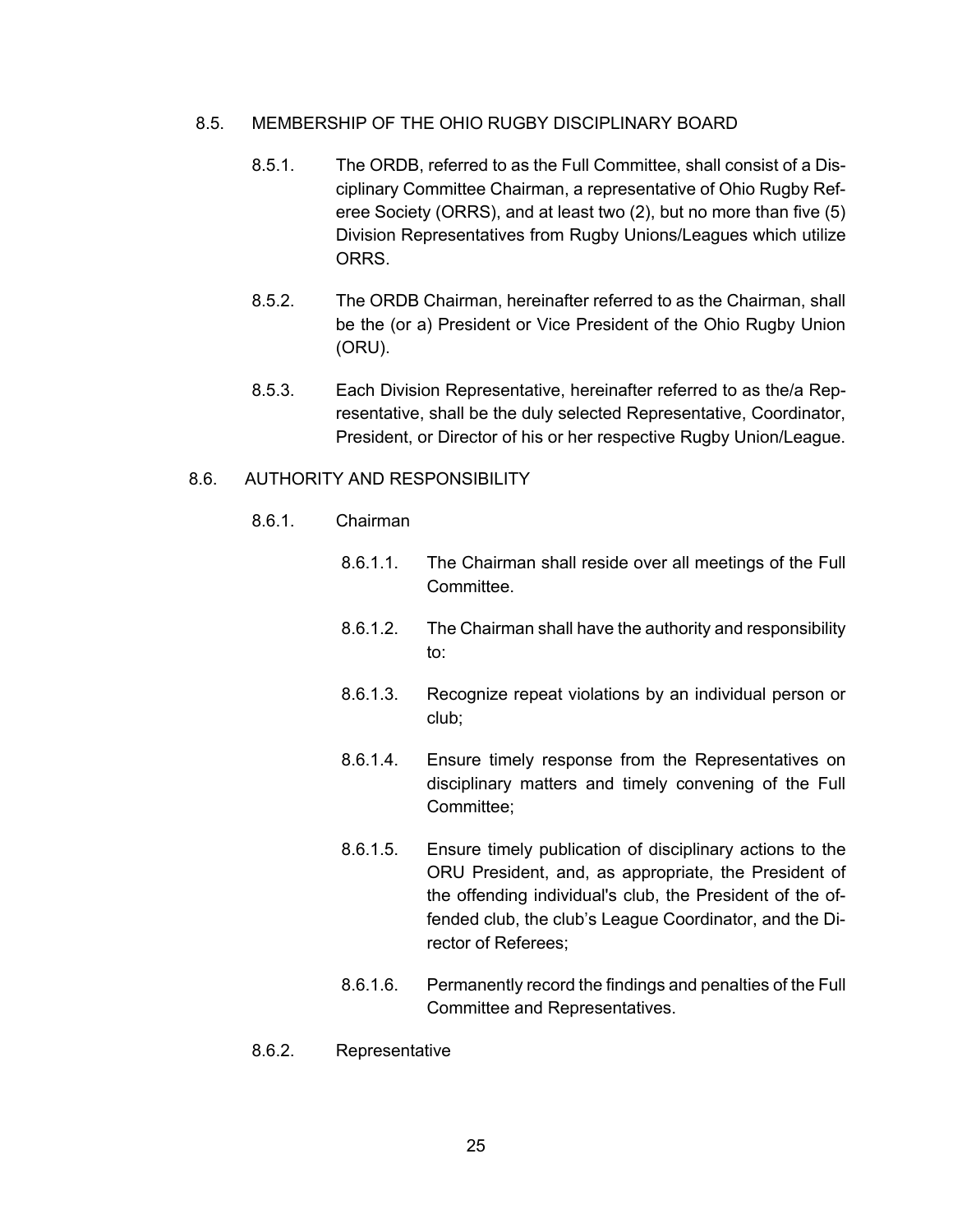- 8.6.2.1. The Representative shall only render disciplinary actions for violations arising within their respective division of play.
- 8.6.2.2. The Representative shall have the authority and responsibility to:
	- 8.6.2.2.1. Investigate Playing and Non-Playing Violations properly referred to it;
	- 8.6.2.2.2. Reconfirm or modify the extent of culpability;
	- 8.6.2.2.3. Pronounce penalty for culpability in accordance with the guidelines recommended within this Code.
	- 8.6.2.2.4. All findings and penalties published by the Representative shall be subject to appeal to the Full Committee.

#### 8.6.3. Full Committee

- 8.6.3.1. The Full Committee shall have the authority and responsibility to:
	- 8.6.3.1.1. Review Representative findings and penalties on Playing and Non-Playing Violations;
	- 8.6.3.1.2. Reconfirm or modify the extent of culpability;
	- 8.6.3.1.3. Pronounce penalty for culpability in accordance with the guidelines recommended within this Code.
- 8.6.4. There is no appeal from the findings or penalties of the Full Committee

#### 8.7. AMENDMENTS TO DISCIPLINARY CODE

- 8.7.1. The Full Committee shall have the authority to consider and adopt, with or without modification, amendments to this Disciplinary Code submitted to it by an elected officer of either:
- 8.7.2. The ORU; or A Member Club, in good standing, of the ORU.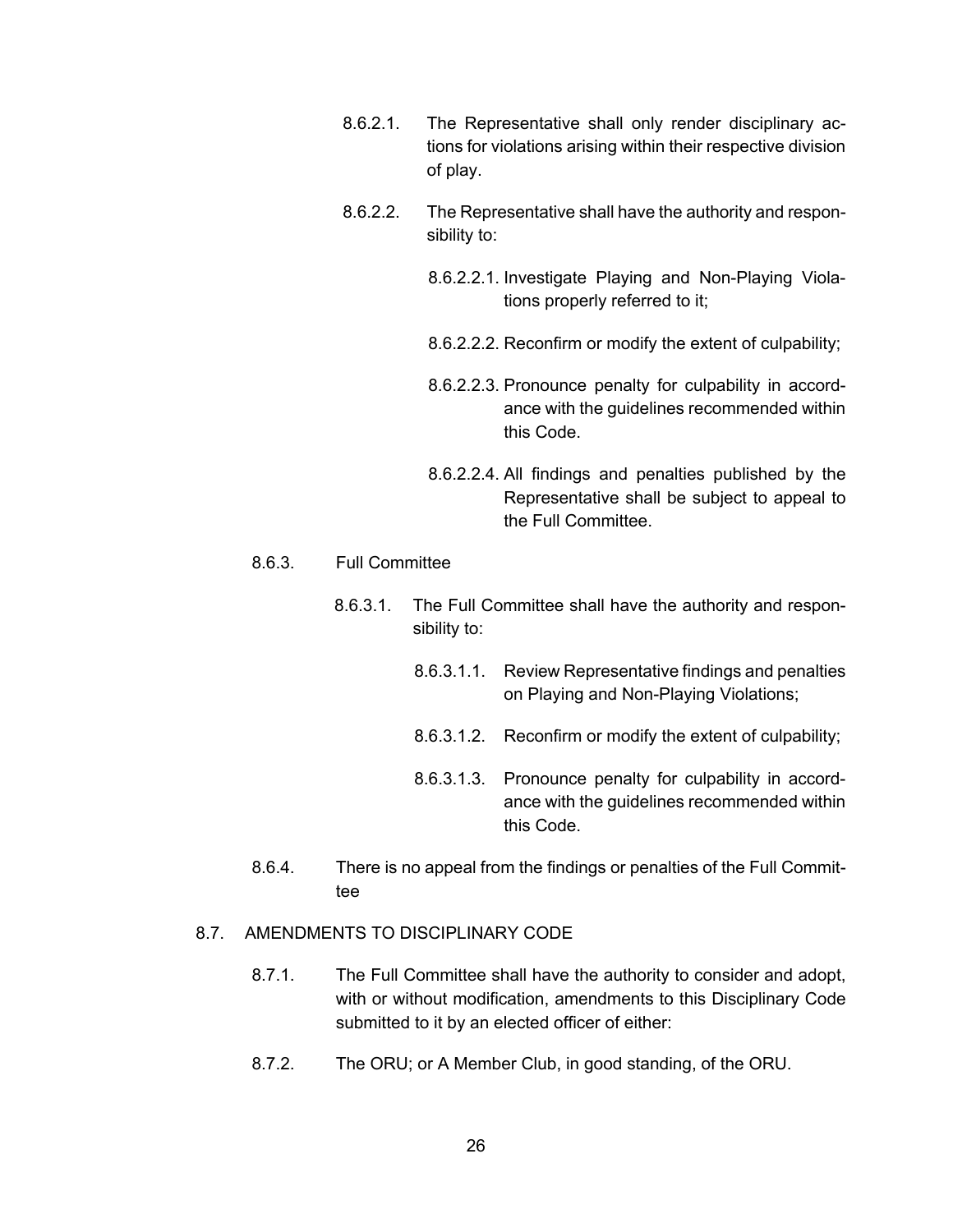8.7.3. The Full Committee shall have the authority to adopt amendments at its own initiation and deliberation

# 8.8. EXTENT OF CULPABILITY

- 8.8.1 Admission of Evidence
	- 8.8.1.1. The principal evidence for a disciplinary matter presented before the ORDB shall be submitted in writing. In the case of a Playing Violation, the principal evidence shall be the referee's Disciplinary Report (Appendix III).
	- 8.8.1.2. The Representative or the Full Committee has the discretionary authority to admit or request additional evidence for confirmation or rebuttal of the principal evidence. The additional evidence may be written or oral, at the Committee's discretion.
- 8.8.2. Committee Consensus
	- 8.8.2.1. Chairman
		- 8.8.2.1.1. In the event of a difference of opinion between the Chairman and the Representative, the Chairman shall refer the disciplinary action to the Full Committee.
	- 8.8.2.2. Full Committee
- 8.8.3. The findings of the Full Committee will be determined by majority vote. In the event of a tie vote, the Chairman shall exercise a tiebreaking vote.
- 8.8.4. In reviewing a Representative's decision during appeal, the Chairman and that Representative are permitted to change an opinion previously held, with or without the introduction of new evidence

#### 8.9. PLAYING VIOLATIONS

- 8.9.1. Responsibility for Control Playing Violations, as defined in this Code, are subject to the authority and control of the match referee.
- 8.10. PROCEDURE FOR DISCIPLINARY ACTION
	- 8.10.1. At any time, the Chairman or Full Committee may seek procedural guidance from the USA Rugby Disciplinary Procedures.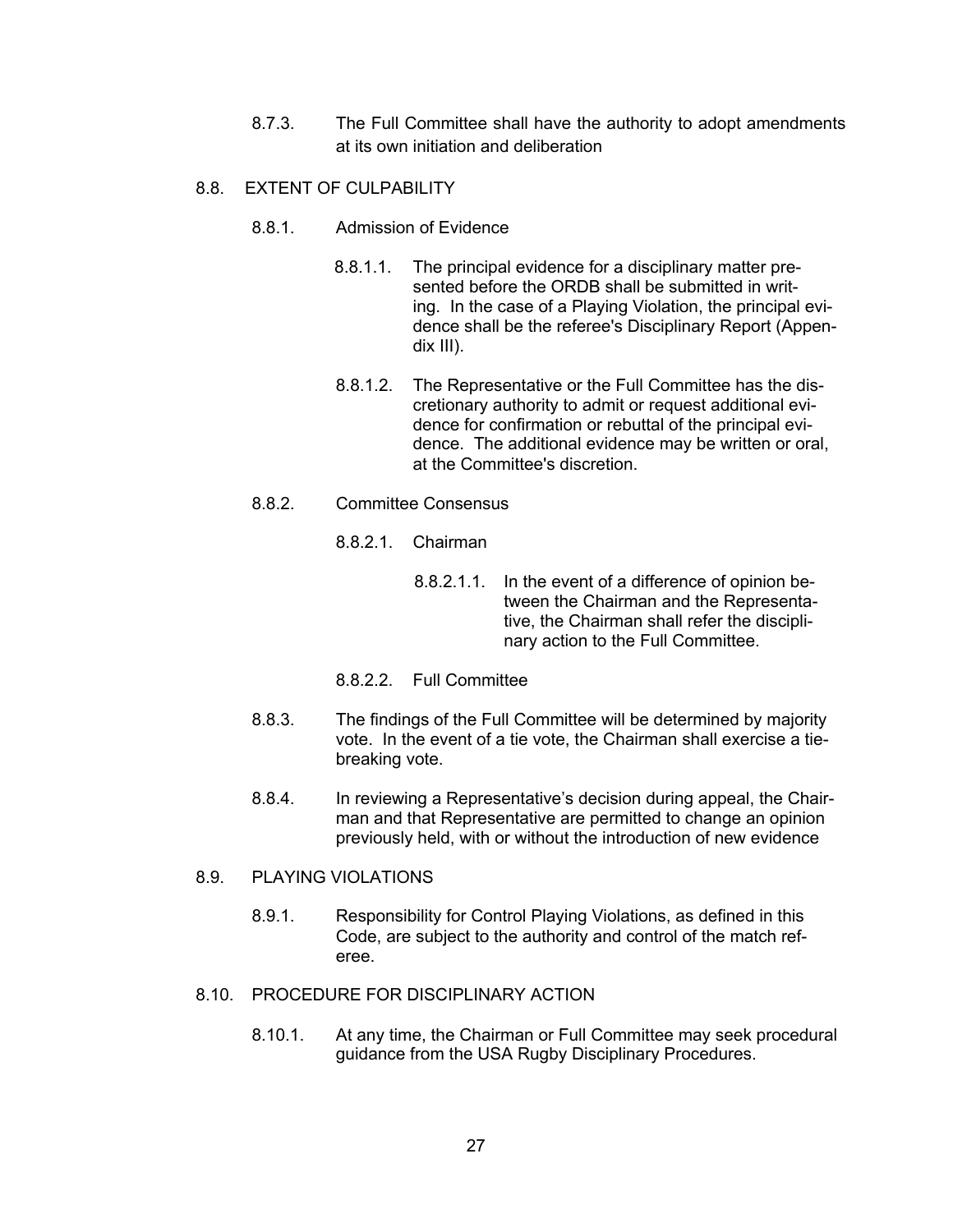- 8.10.2. All disciplinary action as the result of a Playing Violation shall originate from the match referee.
- 8.10.3. The referee shall determine the offender's name and club affiliation at the time of the incident.
- 8.10.4. The referee shall prepare a formal Disciplinary Report; send the original to the ORDB Chairman; and send a copy to the Director, Referees
- 8.10.5. The ORDB Chairman shall contact and provide the evidence to the Representative of the Division in which the violation occurred for their ruling on the matter.
- 8.10.6. The Representative shall determine whether additional evidence is necessary and shall request or admit additional evidence as deemed appropriate.
- 8.10.7. The Representative shall consider all appropriate evidence to determine the extent of culpability and shall pronounce penalty in accordance with the guidelines recommended.

#### 8.11. PROCEDURE OF APPEAL

- 8.11.1. All appeals against the findings or penalties of a Representative's disciplinary action shall be made in writing. The original shall be sent to the ORDB Chairman and a copy shall be sent to the Director, Referees.
- 8.11.2. The ORDB Chairman shall contact each Representative to convene the Full Committee, which may be convened by a meeting, telephone, fax, mail, email, or Internet.
- 8.11.3. The Full Committee shall determine whether additional evidence is necessary and shall request or admit additional evidence as deemed appropriate.
- 8.11.4. The Full Committee shall consider all appropriate evidence to determine the extent of culpability and shall pronounce penalty in accordance with the guidelines recommended.

#### 8.12. DETERMINATION OF PENALTY

- 8.12.1. The recommendations of Section 8.13 are to be construed as guidelines only not as invariable rules.
- 8.12.2. The Representative and Full Committee have the discretionary authority to increase or decrease the recommended penalty, depending upon the circumstances or the case, including the disciplinary record of the offender, but subject to the mandatory requirement that a player ejected for a match before no-side must be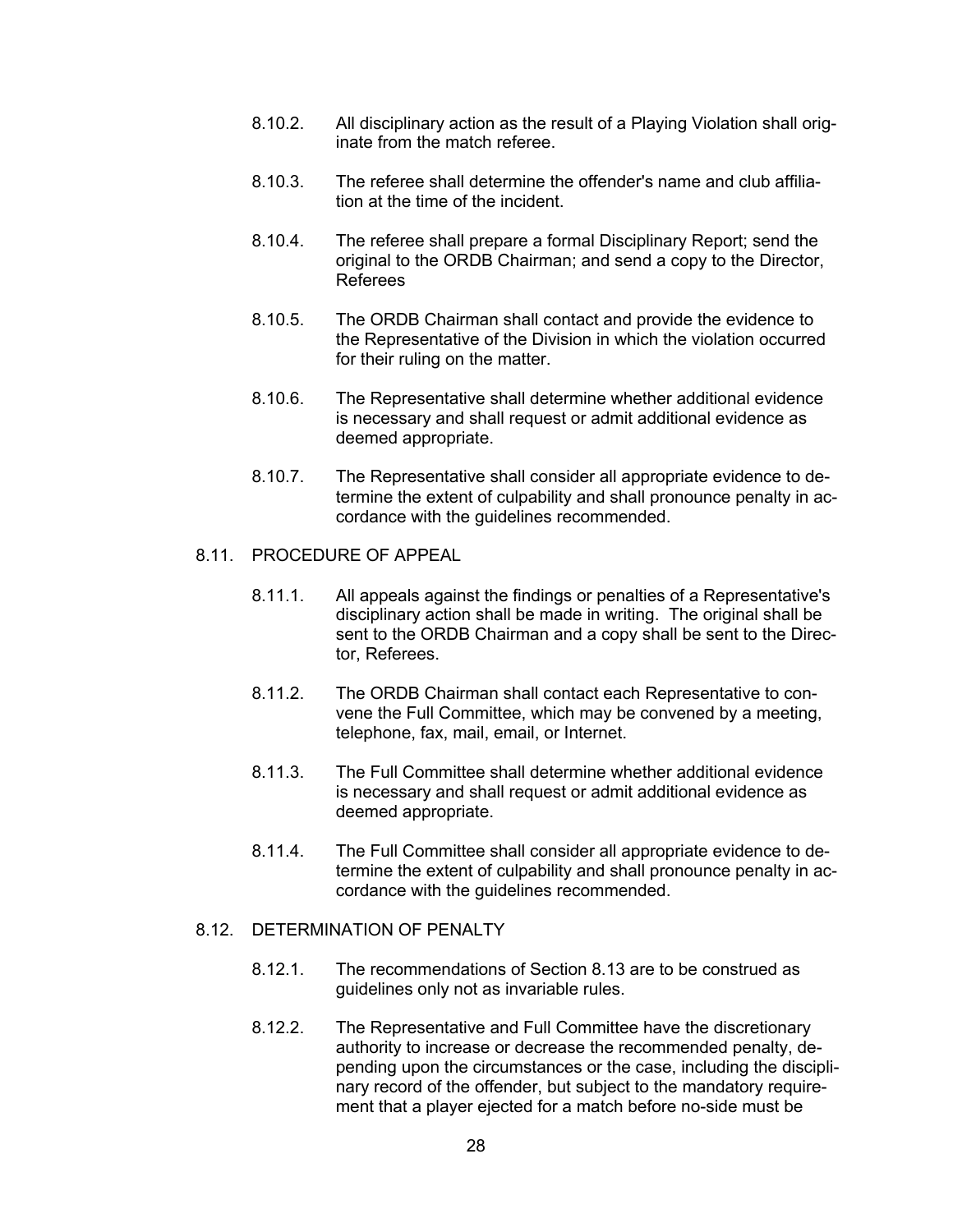suspended for a minimum of two matches or two weeks. It is recommended that the applied penalty shall for the longer period of time.

- 8.12.3. When a suspended player deliberately plays before completion of the suspension, the new violation shall be escalated to the next higher offense of the original category, subject to a minimum of 8 weeks or 8 matches.
- 8.13. RECOMMENDED PENALTIES From APPENDIX 1. WORLD RUGBY SANCTIONS FOR FOUL PLAY (REGULATION 17) ADJUSTED FOR UN-DERAGE RUGBY https://www.world.rugby/organisation/governance/regulations/reg-17/appendix-3

# **WORLD RUGBY SANCTIONS FOR FOUL PLAY (REGULATION 17) AD-JUSTED FOR UNDERAGE RUGBY**

**Note: Any act of foul play which results in contact with the head and/or the neck shall result in at least a mid-range sanction.** (12)

# **9.11 Players must not do anything that is reckless or dangerous to others.**

| Up to U15s        | Low-end: 1 match   | Mid-range: 2 matches | Top-end: 4+ matches |
|-------------------|--------------------|----------------------|---------------------|
| <b>U15 to U19</b> | Low-end: 2 matches | Mid-range: 4 matches | Top-end: 6+ matches |

# **9.12 A player must not physically abuse anyone. Physical abuse includes, but is not limited to:**

|                                                   | Up to U15s        | Low-end: 4<br>matches | Mid-range: 8<br>matches  | Top-end: $12 +$<br>matches |
|---------------------------------------------------|-------------------|-----------------------|--------------------------|----------------------------|
| <b>Biting</b>                                     | <b>U15 to U19</b> | Low-end: 8<br>matches | Mid-range: 10<br>matches | Top-end: 14+<br>matches    |
| <b>Intentional contact</b>                        | Up to U15s        | Low-end: 4<br>matches | Mid-range: 8<br>matches  | Top-end: 12+<br>matches    |
| with $Eye(s)$ (13)                                | <b>U15 to U19</b> | Low-end: 8<br>matches | Mid-range: 10<br>matches | Top-end: $14+$<br>matches  |
| Reckless contact Up to U15s<br>with $Eye(s)$ (14) |                   | Low-end: 2<br>matches | Mid-range: 4<br>matches  | Top-end: $8+$<br>matches   |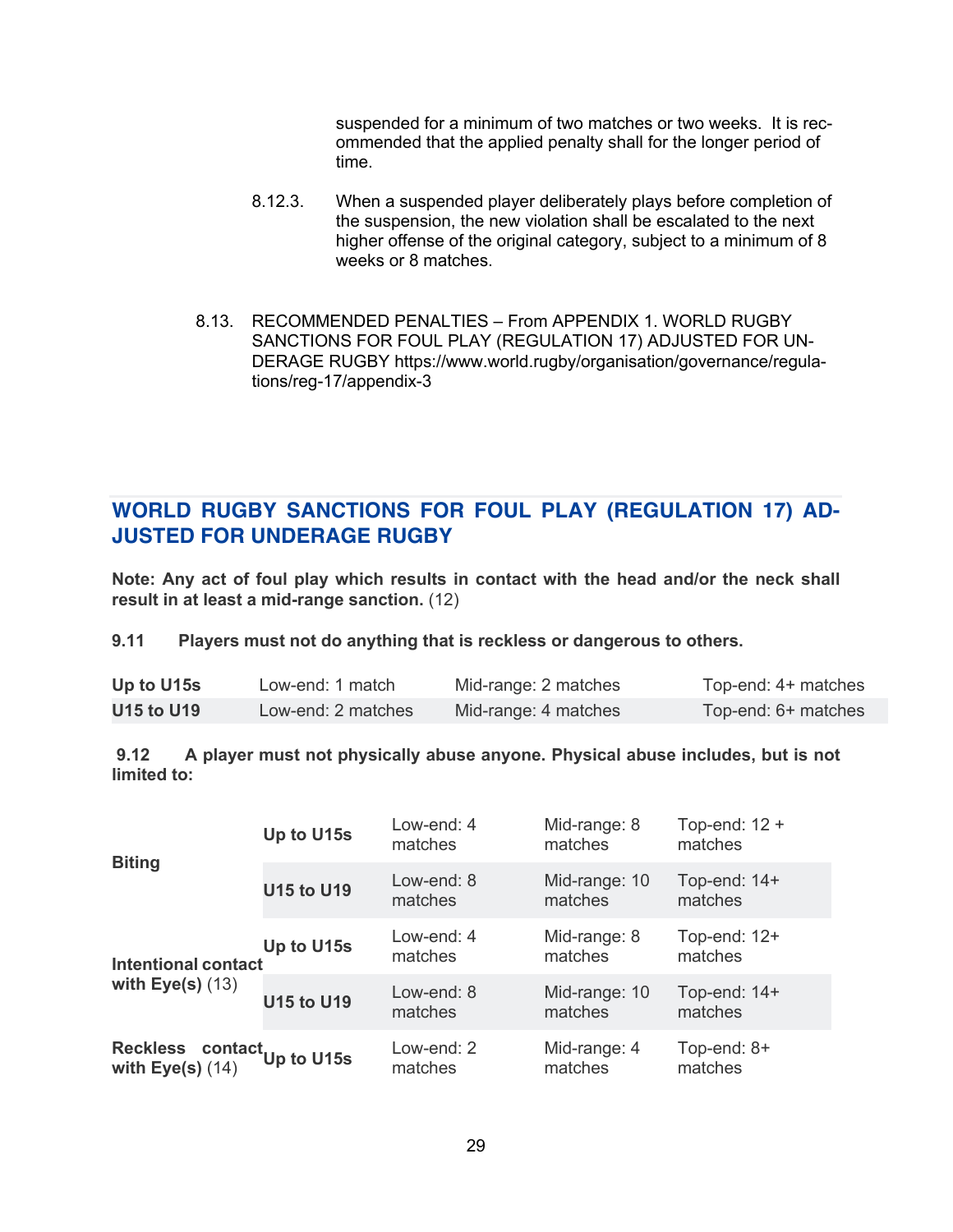|                                                                            | <b>U15 to U19</b> | Low-end: 4<br>matches | Mid-range: 6<br>matches  | Top-end: 12+<br>matches |
|----------------------------------------------------------------------------|-------------------|-----------------------|--------------------------|-------------------------|
| <b>Contact with Eye</b>                                                    | Up to U15s        | Low-end: 2<br>matches | Mid-range: 4<br>matches  | Top-end: 6+<br>matches  |
| <b>Area</b> (15)                                                           | <b>U15 to U19</b> | Low-end: 4<br>matches | Mid-range: 6<br>matches  | Top-end: 10+<br>matches |
| Punching or strik-Up to U15s<br>ing with hand, arm<br>(including<br>stiff- |                   | Low-end: 1 match      | Mid-range: 2<br>matches  | Top-end: 4+<br>matches  |
| arm tackle), elbow<br>or shoulder                                          | <b>U15 to U19</b> | Low-end: 2<br>matches | Mid-range: 4<br>matches  | Top-end: 6+<br>matches  |
| with the<br>Leading                                                        | Up to U15s        | Low-end: 1 match      | Mid-range: 2<br>matches  | Top-end: 4+<br>matches  |
| forearm                                                                    | <b>U15 to U19</b> | Low-end: 2<br>matches | Mid-range: 6<br>matches  | Top-end: 8+<br>matches  |
| with<br><b>Striking</b>                                                    | Up to U15s        | Low-end: 2<br>matches | Mid-range: 4<br>matches: | Top-end: 6+<br>matches  |
| head $(16)$                                                                | <b>U15 to U19</b> | Low-end: 4<br>matches | Mid-range: 6<br>matches  | Top-end: 10+<br>matches |
| <b>Striking with knee</b>                                                  | Up to U15s        | Low-end: 2<br>matches | Mid-range: 4<br>matches  | Top-end: 6+<br>matches  |
|                                                                            | <b>U15 to U19</b> | Low-end: 4<br>matches | Mid-range: 6<br>matches  | Top-end: 8+<br>matches  |
| <b>Stamping or Tram-</b>                                                   | Up to U15s        | Low-end: 1 match      | Mid-range: 2<br>matches  | Top-end: 4+<br>matches  |
| pling                                                                      | <b>U15 to U19</b> | Low-end: 2<br>matches | Mid-range: 4<br>matches  | Top-end: 10+<br>matches |
| <b>Tripping</b>                                                            | Up to U15s        | Low-end: 1 match      | Mid-range: 2<br>matches  | Top-end: 4+<br>matches  |
|                                                                            | <b>U15 to U19</b> | Low-end: 2<br>matches | Mid-range: 4<br>matches  | Top-end: 6+<br>matches  |
| <b>Kicking</b>                                                             | Up to U15s        | Low-end: 2<br>matches | Mid-range: 4<br>matches  | Top-end: 6+<br>matches  |
|                                                                            | <b>U15 to U19</b> | Low-end: 4<br>matches | Mid-range: 6<br>matches  | Top-end: 10+<br>matches |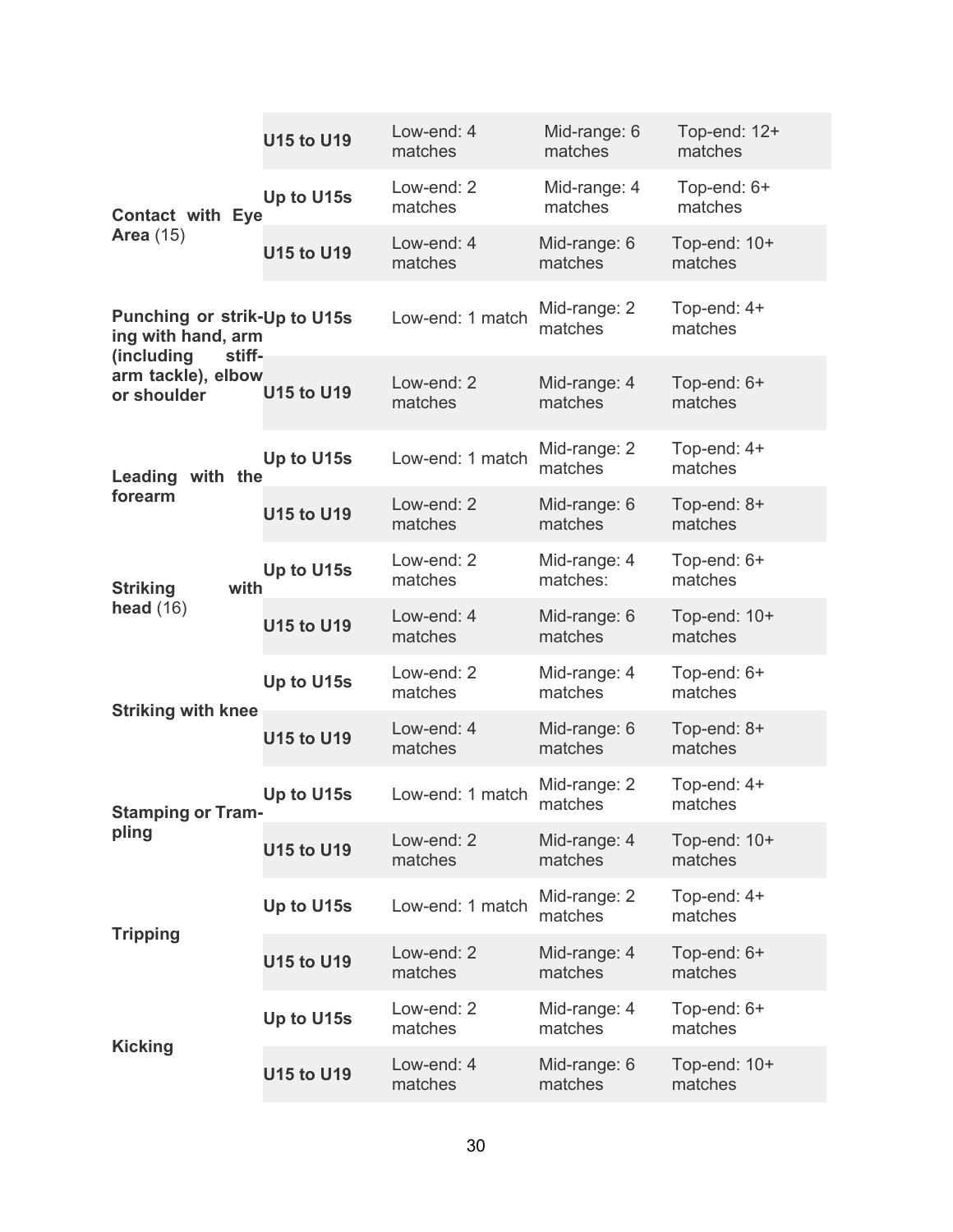**9.12 A player must not verbally abuse anyone. Verbal abuse includes, but is not limited to, abuse based on: religion, color, national or ethnic origin, sexual orientation.**

| Up to U15s        | Low-end: 2 matches | Mid-range: 4 matches | Top-end: 6+ matches  |
|-------------------|--------------------|----------------------|----------------------|
| <b>U15 to U19</b> | Low-end: 4 matches | Mid-range: 8 matches | Top-end: 12+ matches |

**9.13 A player must not tackle an opponent early, late or dangerously. Dangerous tackling includes, but is not limited to, tackling or attempting to tackle an opponent above the line of the shoulders even if the tackle starts below the line of the shoulders.**

| Up to U15s        | Low-end: 1 match   | Mid-range: 2 matches | Top-end: 4+ matches |
|-------------------|--------------------|----------------------|---------------------|
| <b>U15 to U19</b> | Low-end: 2 matches | Mid-range: 6 matches | Top-end: 8+ matches |

**9.14 A player must not tackle an opponent who is not in possession of the ball.**

| Up to U15s        | Low-end: 1 match   | Mid-range: 2 matches | Top-end: 4+ matches |
|-------------------|--------------------|----------------------|---------------------|
| <b>U15 to U19</b> | Low-end: 2 matches | Mid-range: 6 matches | Top-end: 8+ matches |

**9.15 Except in a scrum, ruck or maul, a player who is not in possession of the ball must not hold, push, charge or obstruct an opponent not in possession of the ball.**

| Up to U15s | Low-end: 1 match   | Mid-range: 2 matches | Top-end: 4+ matches |
|------------|--------------------|----------------------|---------------------|
| U15 to U19 | Low-end: 2 matches | Mid-range: 4 matches | Top-end: 6+ matches |

**9.16 A player must not charge or knock down an opponent carrying the ball without attempting to grasp that player.**

**Up to U15s** Low-end: 1 match Mid-range: 2 matches Top-end: 4+ matches **U15 to U19** Low-end: 2 matches Mid-range: 6 matches Top-end: 8+ matches

**9.17 A player must not tackle, charge, pull, push or grasp an opponent whose feet are off the ground.**

**Up to U15s** Low-end: 2 matches Mid-range: 4 matches Top-end: 6+ matches Mid-range: 6 matches Top-end: 10+ matches

**9.18 A player must not lift an opponent off the ground and drop or drive that player so that their head and/or upper body make contact with the ground.**

| Up to U15s        | Low-end: 2 matches | Mid-range: 4 matches | Top-end: 6+ matches  |
|-------------------|--------------------|----------------------|----------------------|
| <b>U15 to U19</b> | Low-end: 4 matches | Mid-range: 6 matches | Top-end: 10+ matches |

#### **9.19 Dangerous play in a scrum.**

a. The front row of a scrum must not form at a distance from its opponents and rush against them

b. A front-row player must not pull an opponent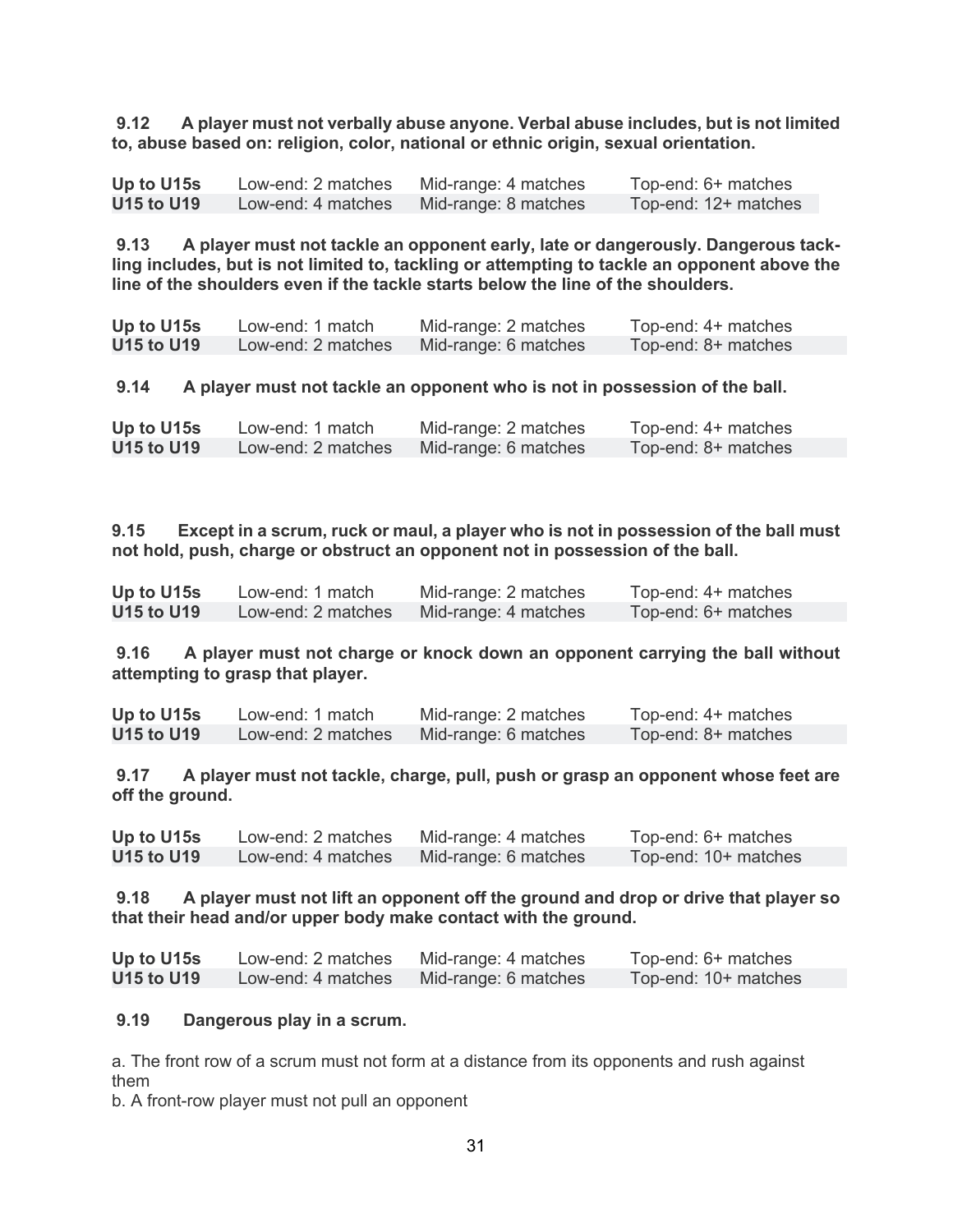c. A front-row player must not intentionally lift an opponent off their feet or force the opponent upwards out of the scrum.

d. A front-row player must not intentionally collapse a scrum.

| Up to U15s | Low-end: warning (18) Mid-range: 1 match |                      | Top-end: 2+ matches |
|------------|------------------------------------------|----------------------|---------------------|
| U15 to U19 | Low-end: 1 match                         | Mid-range: 2 matches | Top-end: 4+ matches |

**9.20 Dangerous play in a ruck or maul.**

**a. A player must not charge into a ruck or maul. Charging includes any contact made without binding onto another player in the ruck or maul.**

| Up to U15s        | Low-end: 1 match   | Mid-range: 2 matches | Top-end: 4+ matches |
|-------------------|--------------------|----------------------|---------------------|
| <b>U15 to U19</b> | Low-end: 2 matches | Mid-range: 4 matches | Top-end: 6+ matches |

**b. A player must not make contact with an opponent above the line of the shoulders. c. A player must not intentionally collapse a ruck or a maul**

| Up to U15s        | Low-end: 1 match   | Mid-range: 2 matches | Top-end: 4+ matches |
|-------------------|--------------------|----------------------|---------------------|
| <b>U15 to U19</b> | Low-end: 2 matches | Mid-range: 4 matches | Top-end: 6+ matches |

**9.25 A player must not intentionally charge or obstruct an opponent who has just kicked the ball.**

| Up to U15s        | Low-end: 1 match   | Mid-range: 2 matches | Top-end: 4+ matches |
|-------------------|--------------------|----------------------|---------------------|
| <b>U15 to U19</b> | Low-end: 2 matches | Mid-range: 6 matches | Top-end: 8+ matches |

**9.27 A player must not do anything that is against the spirit of good sportsmanship including but not limited to:**

| Hair pulling or grab-Up to U15s<br>bing                        |                   | Low-end:              | Mid-range:                | Top-end:                  |
|----------------------------------------------------------------|-------------------|-----------------------|---------------------------|---------------------------|
|                                                                |                   | 1 match               | 2 matches                 | 4+ matches                |
|                                                                | <b>U15 to U19</b> | Low-end:<br>matches   | 2 Mid-range: 4<br>matches | Top-end: 6+<br>matches    |
| <b>Spitting at anyone</b>                                      | Up to U15s        | Low-end: 2<br>matches | Mid-range: 4<br>matches   | Top-end: 6+<br>matches    |
| <b>U15 to U19</b>                                              |                   | Low-end: 4<br>matches | Mid-range: 6<br>matches   | Top-end: 10+<br>matches   |
| Grabbing, twisting Up to U15s<br>squeezing<br>the<br><b>or</b> |                   | Low-end: 4<br>matches | Mid-range: 6<br>matches   | Top-end: $12+$<br>matches |
| genitals<br>breasts in the case<br>of female players)          | (and/orU15 to U19 | Low-end: 6<br>matches | Mid-range: 12<br>matches  | Top-end: 18+<br>matches   |
| <b>Other</b>                                                   | Up to U15s        | Low-end: 2<br>matches | Mid-range: 4<br>matches   | Top-end: 6+<br>matches    |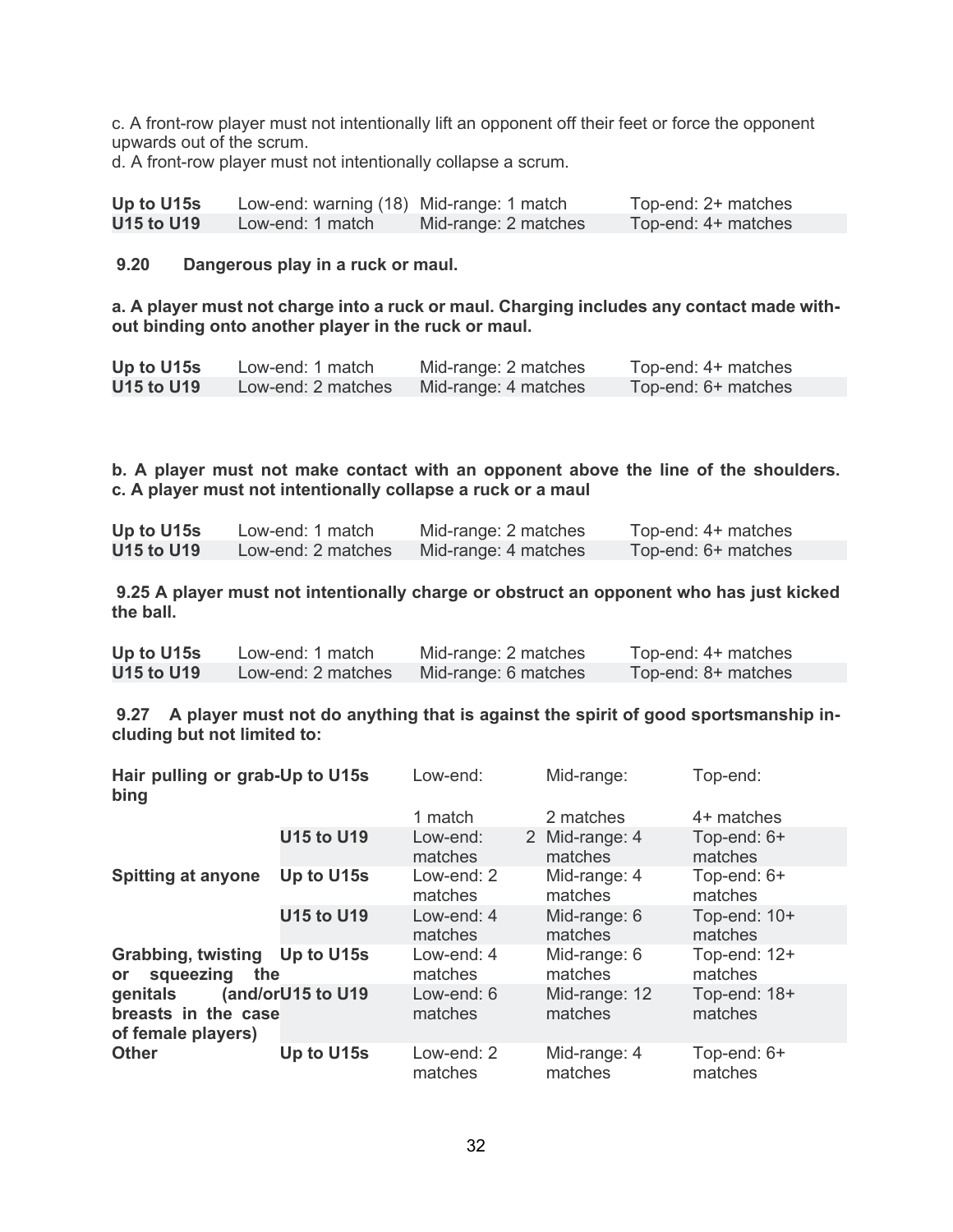| <b>U15 to U19</b> | Low-end: $4$ | Mid-range: 6 | Top-end: 10+ |
|-------------------|--------------|--------------|--------------|
|                   | matches      | matches      | matches      |

#### **9.28 A player must not disrespect the authority of a Match Official**

| Up to U15s | Low-end: 1 match | Mid-range: 2 matches | Top-end: 4+ matches |
|------------|------------------|----------------------|---------------------|
| U15 to U19 | Low-end: 1 match | Mid-range: 2 matches | Top-end: 4+ matches |

**9.2.8 A player must not verbally abuse a Match Official. Verbal abuse includes, but is not limited to, abuse based on: religion, color, national or ethnic origin, sexual orientation.**

| Up to U15s        | Low-end: 2 matches | Mid-range: 4 matches | Top-end: 6+ matches  |
|-------------------|--------------------|----------------------|----------------------|
| <b>U15 to U19</b> | Low-end: 4 matches | Mid-range: 6 matches | Top-end: 10+ matches |

**9.28 A player must not make physical contact with Match Officials.**

| Up to U15s        | Low-end: 2 matches | Mid-range: 4 matches | Top-end: 6+ matches  |
|-------------------|--------------------|----------------------|----------------------|
| <b>U15 to U19</b> | Low-end: 4 matches | Mid-range: 6 matches | Top-end: 10+ matches |

#### **9.28 A player must not use threatening actions or words towards Match Officials.**

| Up to U15s        | Low-end: 4 matches | Mid-range: 6 matches  | Top-end: 12+ matches |
|-------------------|--------------------|-----------------------|----------------------|
| <b>U15 to U19</b> | Low-end: 6 matches | Mid-range: 12 matches | Top-end: 24+ matches |

#### **9.28 A player must not physically abuse Match Officials.**

| Up to U15s        | Low-end: 6 matches  | Mid-range: 12 matches | Top-end: 24+ matches |
|-------------------|---------------------|-----------------------|----------------------|
| <b>U15 to U19</b> | Low-end: 12 matches | Mid-range: 24 matches | Top-end: 48+ matches |

*(11) All other definitions in the Guidelines are as per Regulation 1 of the World Rugby Regulations Relating to the Game.*

*(12) The note does not apply to the following Laws whose low-end entry points already take into account head contact being a potential feature or consequence of such breach reaching the redcard threshold: 9.12 (biting, contact with eye(s)/eye area and striking with head), 9.18 and 9.27 (hair pulling).* 

*(13), (14) and (15) The "eye" involves all tissues including the eye lids within and covering the orbital cavity and the "eye area" is anywhere in close proximity to the eye.*

*(16) Head-on-head contact arising out of a tackle situation should ordinarily be sanctioned under Law 9.13 below.*

*(17) A Warning shall form part of the Players disciplinary record while at Underage level but not extend into their senior disciplinary record.*